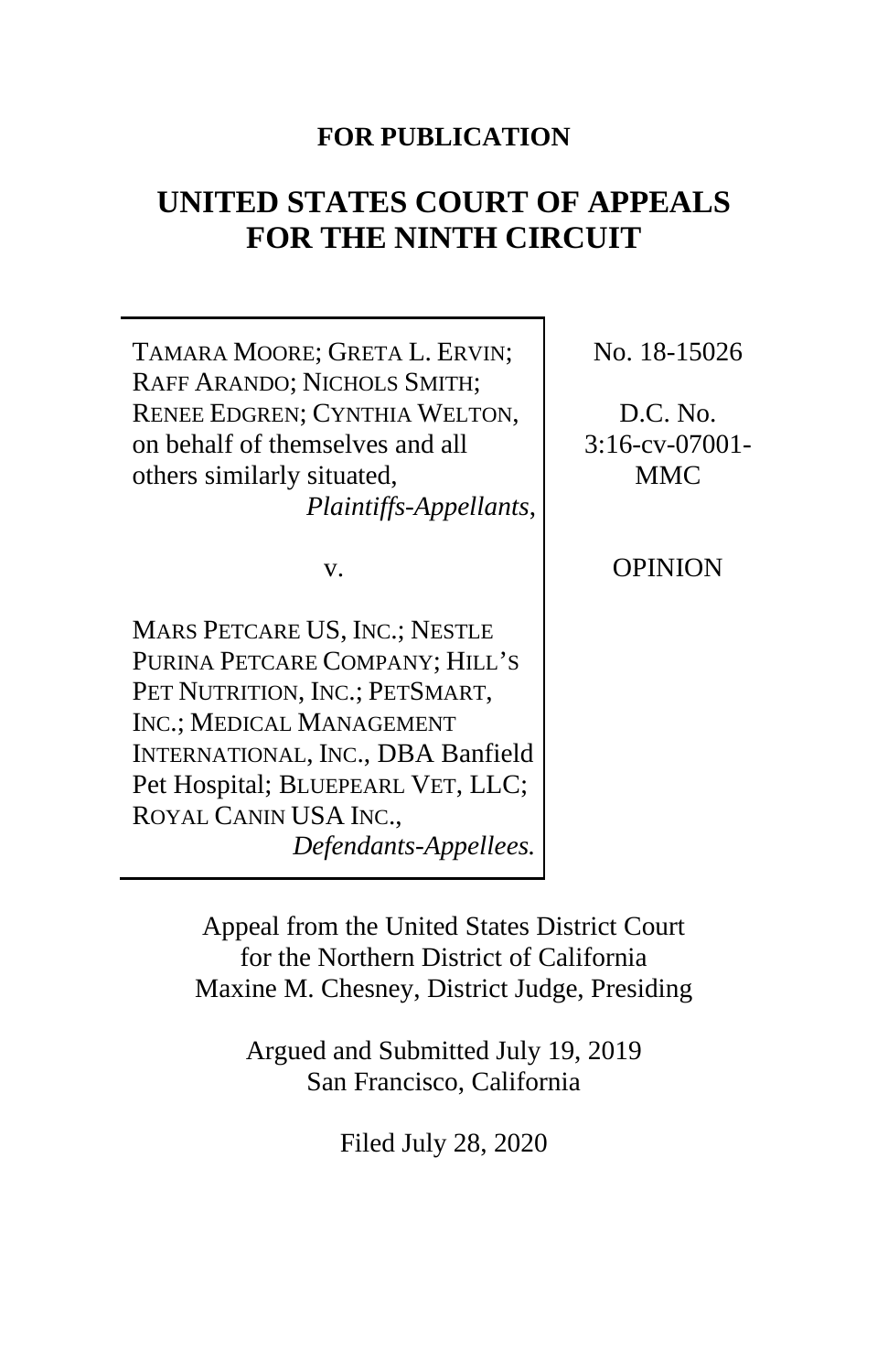Before: Michael R. Murphy,**[\\*](#page-1-0)** Richard A. Paez, and Johnnie B. Rawlinson, Circuit Judges.

> Opinion by Judge Paez; Dissent by Judge Rawlinson

#### **SUMMARY[\\*\\*](#page-1-1)**

#### **Consumer Protection Law**

The panel reversed the district court's dismissal of claims that defendants' marketing of so-called prescription pet food violated California's consumer protection laws and remanded for further proceedings.

In their putative class action lawsuit, plaintiffs alleged that the prescription requirement and advertising of pet food led reasonable consumers falsely to believe that such food had been subject to government inspection and oversight and had medicinal and drug properties, causing consumers to pay more or purchase the product when they otherwise would not have.

The panel held that the district court erred in dismissing claims under California's Unfair Competition Law, False Advertising Law, and Consumer Legal Remedies Act for

<span id="page-1-0"></span>**<sup>\*</sup>** The Honorable Michael R. Murphy, United States Circuit Judge for the U.S. Court of Appeals for the Tenth Circuit, sitting by designation.

<span id="page-1-1"></span>**<sup>\*\*</sup>** This summary constitutes no part of the opinion of the court. It has been prepared by court staff for the convenience of the reader.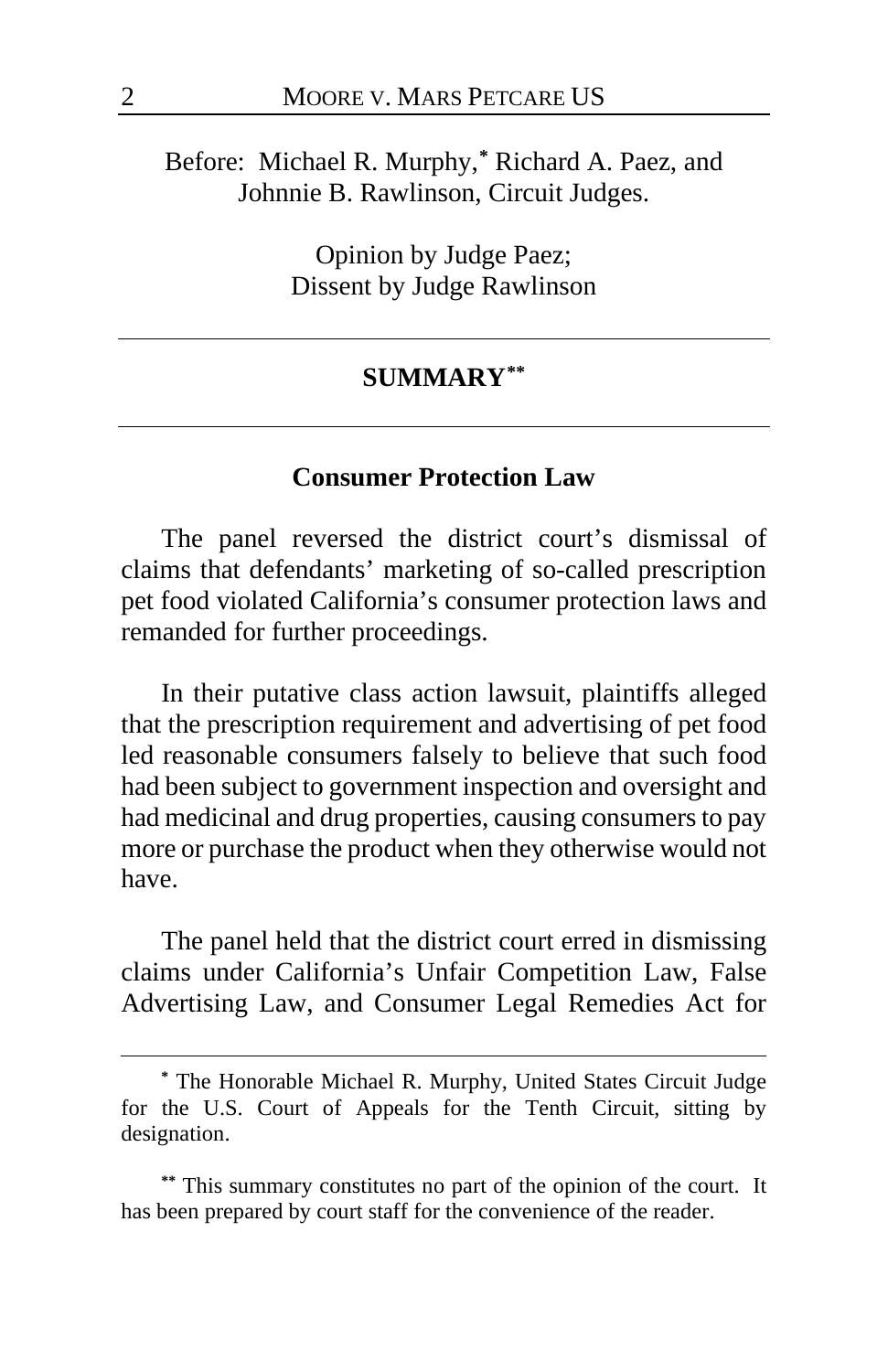failure to state a claim. The panel concluded that under the reasonable consumer test, plaintiffs sufficiently alleged that the sale of the prescription pet food exclusively through vets or with veterinarian approval was a deceptive practice. In addition, plaintiffs satisfied the heightened pleading standard for fraud because they alleged sufficient facts to show that prescription pet food and other pet food were not materially different. Further, plaintiffs adequately alleged reliance because they sufficiently alleged that the use of the word "prescription" or "Rx" symbol caused their claimed loss.

In a separately filed memorandum disposition, the panel affirmed the district court's dismissal of a federal antitrust claim.

Dissenting, Judge Rawlinson wrote that plaintiffs did not state a plausible claim for relief under the California statutes. She concluded that the majority relied incorrectly on defendants' lack of compliance with a Draft Compliance Policy Guide issued by the United States Food and Drug Administration, and plaintiffs failed sufficiently to elucidate the basis for the "reasonable assumption" that the pet food had been vetted and approved by the FDA. Judge Rawlinson also wrote that plaintiffs' claim under California's CLRA was preempted by the federal Food, Drug and Cosmetic Act.

### **COUNSEL**

Michael von Loewenfeldt (argued), Kerr & Wagstaffe LLP, San Francisco, California; Daniel R. Shulman, Gray Plant Mooty Mooty & Bennett P.A., Minneapolis, Minnesota; Michael A. Kelly and Matthew D. Davis, Walkup Melodia Kelly & Schoenberger, San Francisco, California; Michael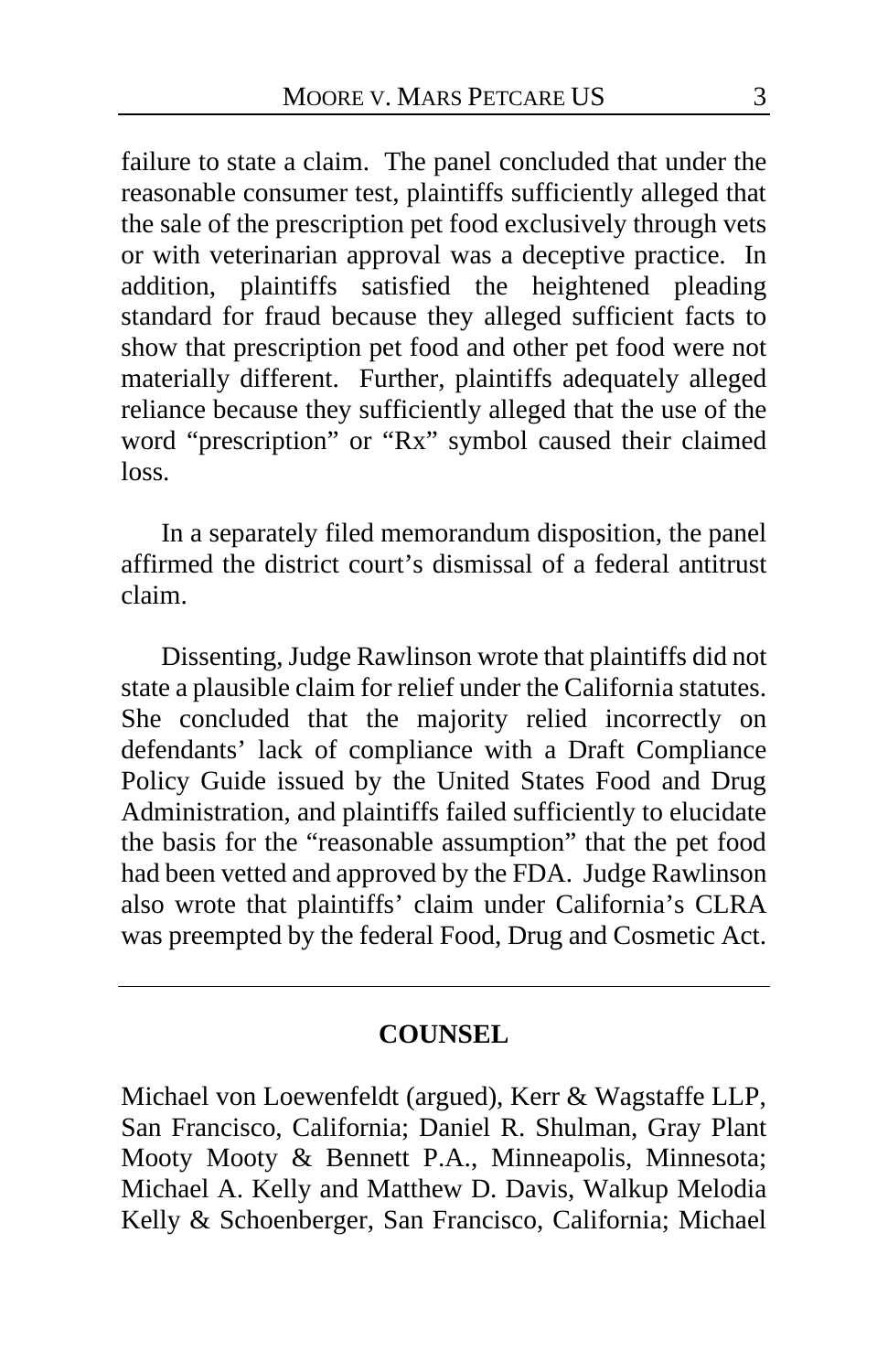L. McGlamry and Wade H. Tomlinson III, Pope McGlamry P.C., Atlanta, Georgia; Edward J. Coyne III, Ward and Smith P.A., Wilmington, North Carolina; for Plaintiffs-Appellants.

Jonathan D. Hacker (argued), Richard B. Goetz, Michael Tubach, and Hannah Y. Chanoine, O'Melveny & Myers LLP, Los Angeles, California; John E. Schmidtlein (argued), Benjamin M. Greenblum, and Xiao Wang, Williams & Connolly LLP, Washington, D.C.; Jeffrey E. Faucette, Skaggs Faucette LLP, San Francisco, California; Bryan A. Merryman and Christopher M. Curran, White & Case LLP, Los Angeles, California; for Defendants-Appellees.

### **OPINION**

PAEZ, Circuit Judge:

This appeal arises out of a challenge by Tamara Moore and five other California residents (collectively "Plaintiffs") to the marketing of so-called prescription pet food under California's consumer protection laws and federal antitrust law.**[1](#page-3-0)** Plaintiffs brought a putative class action lawsuit against four pet food manufacturers, two veterinary clinic chains, and one pet goods retailer (collectively "Defendants"). Plaintiffs allege that the prescription requirement and advertising lead reasonable consumers falsely to believe that such food has been subject to government inspection and oversight, and has medicinal and

<span id="page-3-0"></span>**<sup>1</sup>** Defendants use other terms like "therapeutic pet food" and "veterinarian recommended" to describe this kind of food, but for consistency with Plaintiffs' second amended complaint, we use the term "prescription pet food."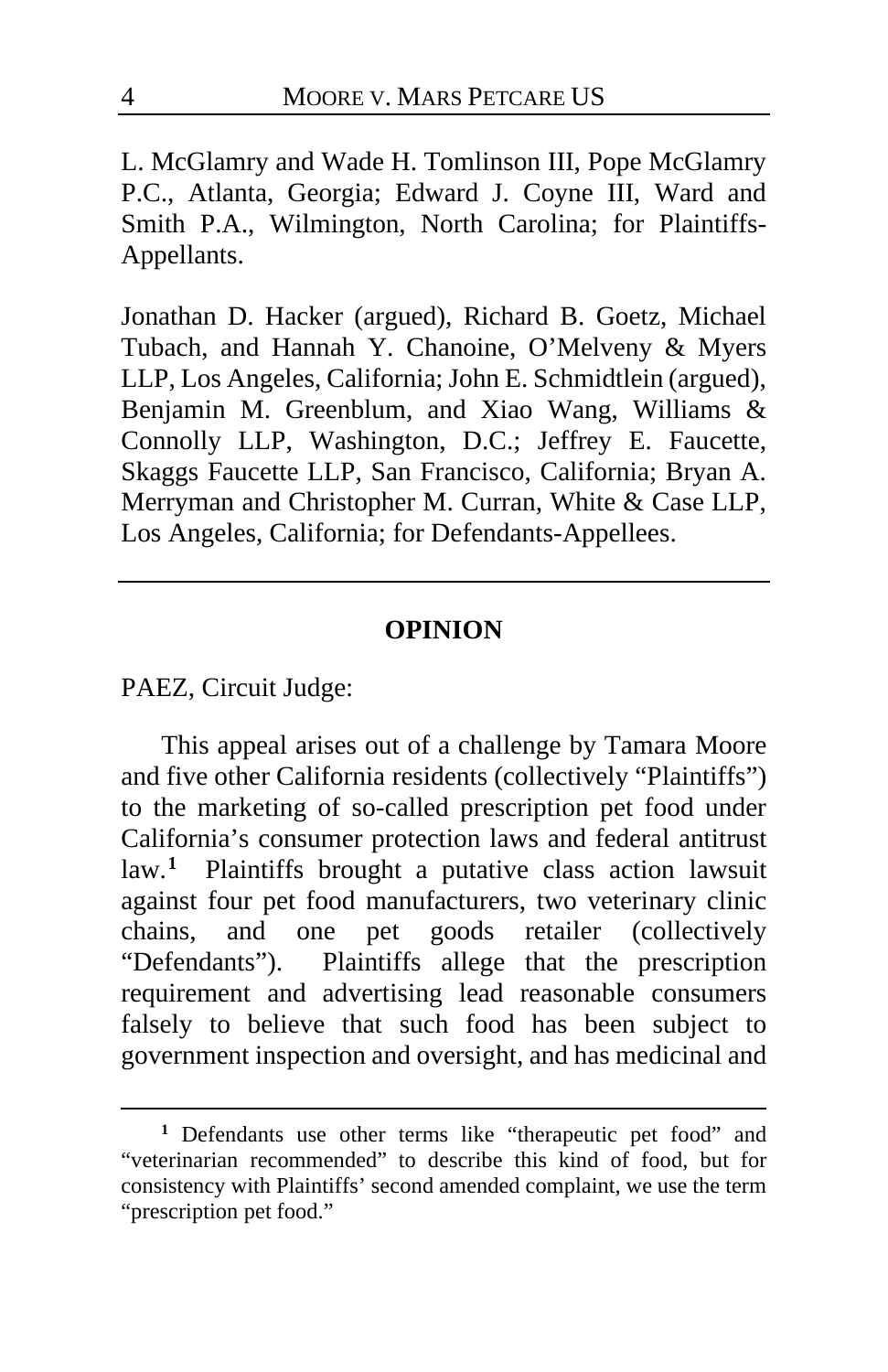drug properties, causing consumers to pay more or purchase the product when they otherwise would not have. The district court granted Defendants' motions to dismiss Plaintiffs' Second Amended Complaint. We have jurisdiction under 28 U.S.C. § 1291, and we reverse.**[2](#page-4-0)**

## **I.**

#### **A.**

The following facts are taken from Plaintiffs' allegations in the Second Amended Complaint, the operative complaint, "[b]ecause the district court dismissed the complaint on the pleadings." *Reid v. Johnson & Johnson*, 780 F.3d 952, 956 n.1 (9th Cir. 2015) (citation omitted).

## *Defendants*

Defendants consist of pet food manufacturers, Mars Petcare US, Inc. and Royal Canin U.S.A., Inc. (collectively "Mars"),<sup>[3](#page-4-1)</sup> Nestle Purina Petcare Company ("Purina"), and Hill's Pet Nutrition, Inc. ("Hill's"); veterinary clinic chains, Medical Management International, Inc. d/b/a Banfield Pet Hospital ("Banfield") and BluePearl Vet, LLC ("Blue Pearl"); and pet goods retailer, PetSmart, Inc. ("PetSmart"). Hill's manufactures and markets its prescription pet food in

<span id="page-4-0"></span>**<sup>2</sup>** In a separately filed memorandum disposition, we affirm the district court's dismissal of Plaintiffs' claim that Defendants violated Section 1 of the Sherman Act, 15 U.S.C. § 1.

<span id="page-4-1"></span>**<sup>3</sup>** We use "Mars" to describe Mars and Royal Canin collectively because Royal Canin is a subsidiary affiliate of Mars, and Plaintiffs allege that "[s]ome combination of Royal Canin and Mars manufacturers, produces, [and] markets . . . Royal Canin 'Veterinary Diet,'" one of the products at issue.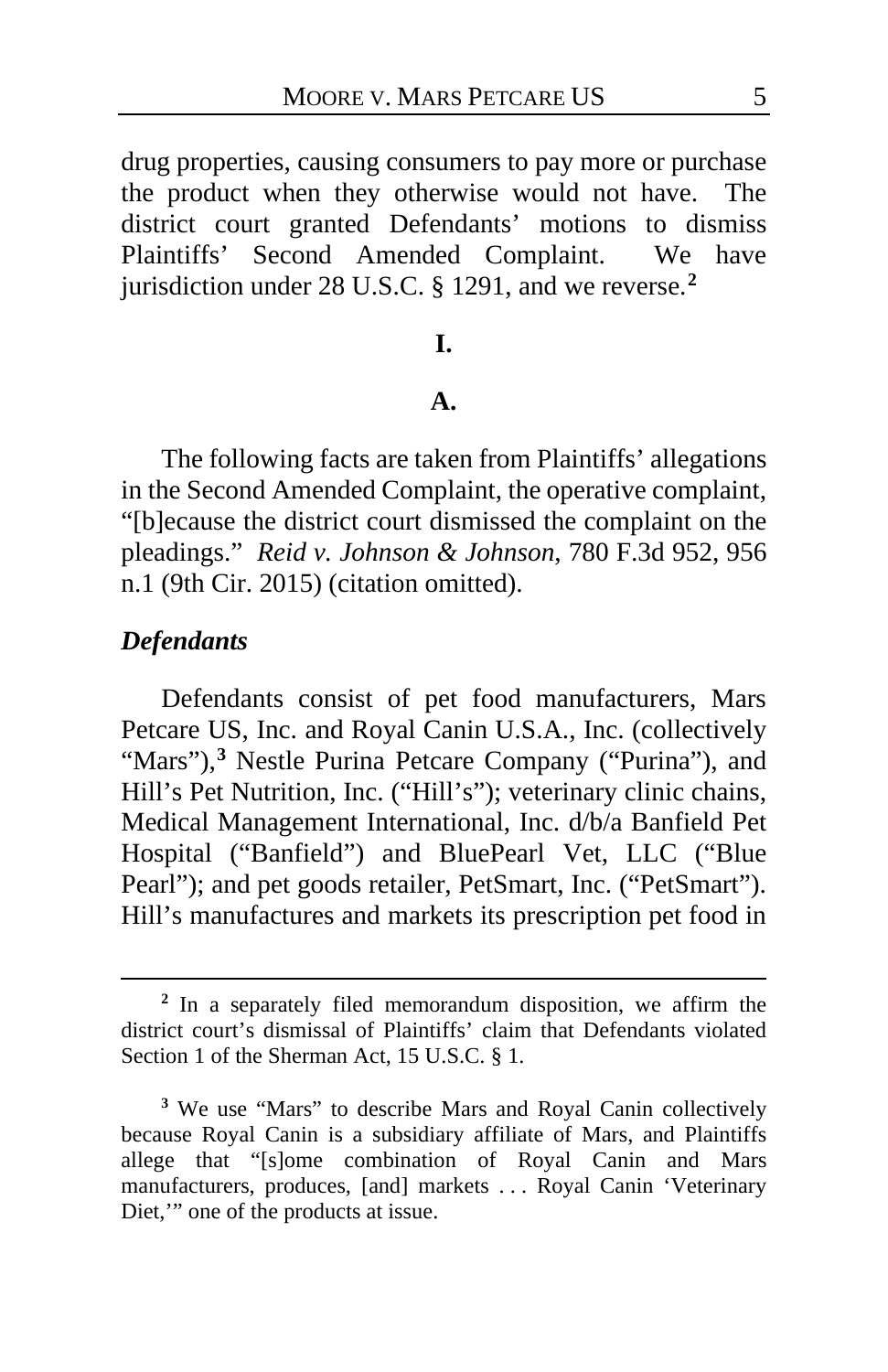packaging labeled "Prescription Diet." Purina manufactures and markets its prescription pet food under the label "Pro Plan Veterinary Diets." Mars manufactured and sold prescription pet food under the "Iams" label prior to January 1, 2017 and switched to "Royal Canin Veterinary Diet" starting in 2017.

The market for prescription pet food had a slow roll-out. Hill's began selling its "Prescription Diet" pet food in the 1960s through vets and, in the late 1980s, began supplying vets with prescription pads as part of its marketing effort. In 2004, when Hill's became a significant player in the prescription pet food market, Mars introduced its own line of prescription pet food. At an unspecified time prior to 2012, Purina entered the prescription pet food market. Mars, Purina and Hill's (collectively "Defendant Manufacturers") have over 90 percent share of the U.S. prescription pet food market.

Three small companies attempt to compete with<br>
Fendant Manufacturers: Blue Buffalo Company, Defendant Manufacturers: Diamond Pet Foods, and Darwin's Natural Pet Products. Mars—which has 100 percent ownership over Banfield and 90 percent over Blue Pearl—has a strategic partnership with PetSmart that involves hosting Banfield hospitals in PetSmart store locations throughout the United States. Banfield and PetSmart sell prescription pet food made by Defendant Manufacturers, but not any other competitors.

PetSmart sells Defendant Manufacturers' prescription pet food online and in its brick-and-mortar stores, requiring proof of a prescription from the pet's vet. At PetSmart stores, a consumer must first obtain an Rx card from Banfield, either by visiting a Banfield veterinarian (hereinafter, "vet") on site or presenting a prescription from another vet to Banfield. Consumers may also purchase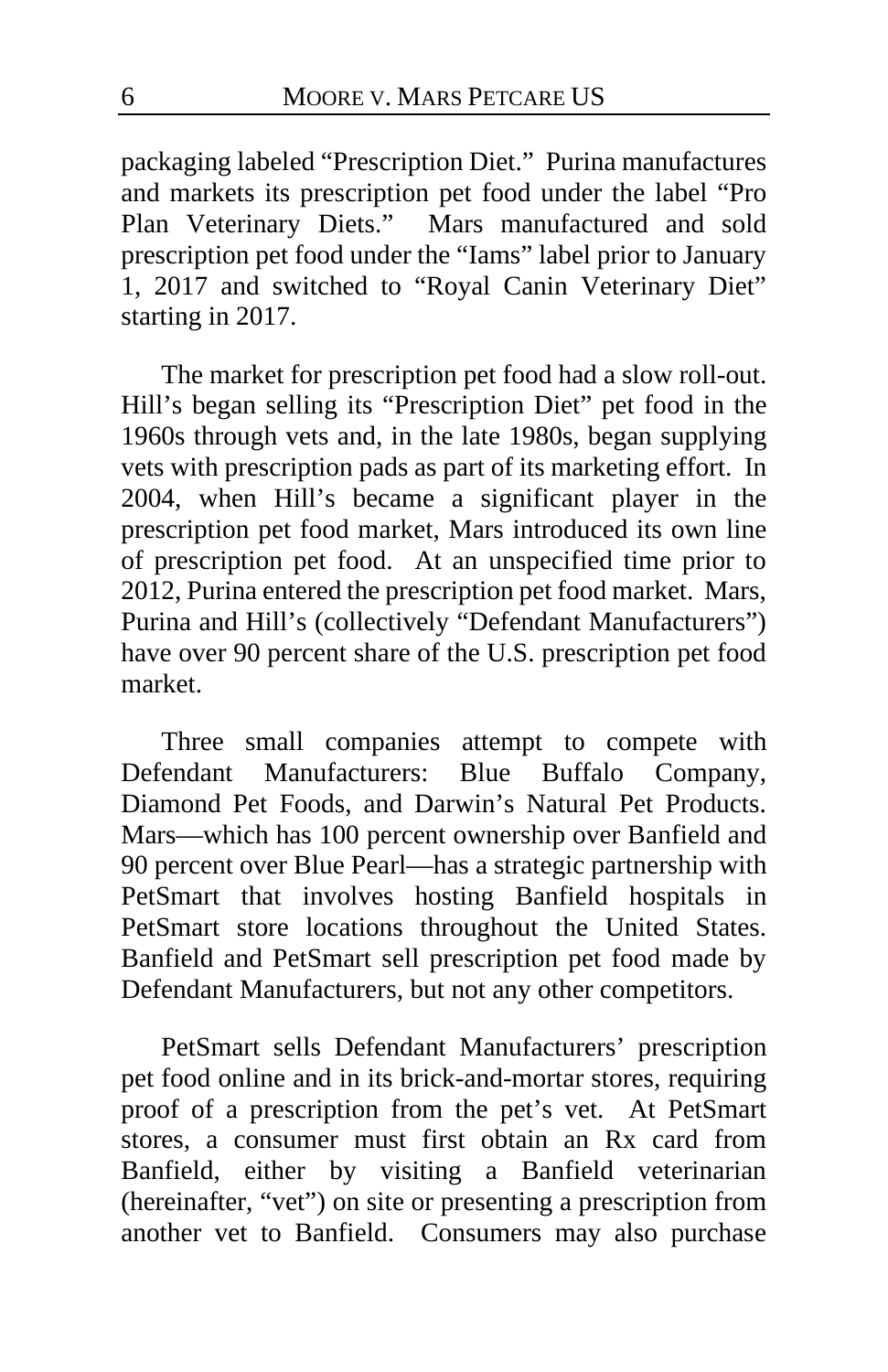Defendant Manufacturers' prescription pet food directly from Banfield or Blue Pearl. PetSmart, Bluefield and Blue Pearl are not the exclusive sources of Defendant Manufacturers' prescription pet food, but there is no dispute that all Defendants require a vet prescription as a condition for the purchase of prescription pet food.

In September 2012, the U.S. Food & Drug Administration ("FDA") published for comment a Draft Compliance Policy Guide ("Draft CPG"). In the Draft CPG, the FDA noted that there has been an increase in the number of pet food products labeled as intended for use in the diagnosis, cure, mitigation, treatment or prevention of disease, as well as a shift in marketing toward pet owners directly. The agency expressed concerns that animal health may suffer from consumption of these products because they "affect physiological processes to extents that may not be tolerated by all animals and/or may not achieve effective treatment." The FDA was, however, "less concerned when such dog and cat food products are marketed only through and used under the direction of a licensed veterinarian because the agency presume[d] the veterinarian will provide direction to the pet owner." The FDA then proposed a set of nine factors it would consider in determining whether to initiate enforcement action against pet food products.

<span id="page-6-0"></span>At that time, in late-2012, Defendant Manufacturers' products violated three of the factors in the Draft CPG. First, their prescription pet food included indications of disease claims on the labels. Second, the distribution of promotional materials with disease claims were not limited to veterinary professionals. Third, they electronically disseminated promotional materials with disease claims to consumers on the internet. The FDA adopted a final Compliance Policy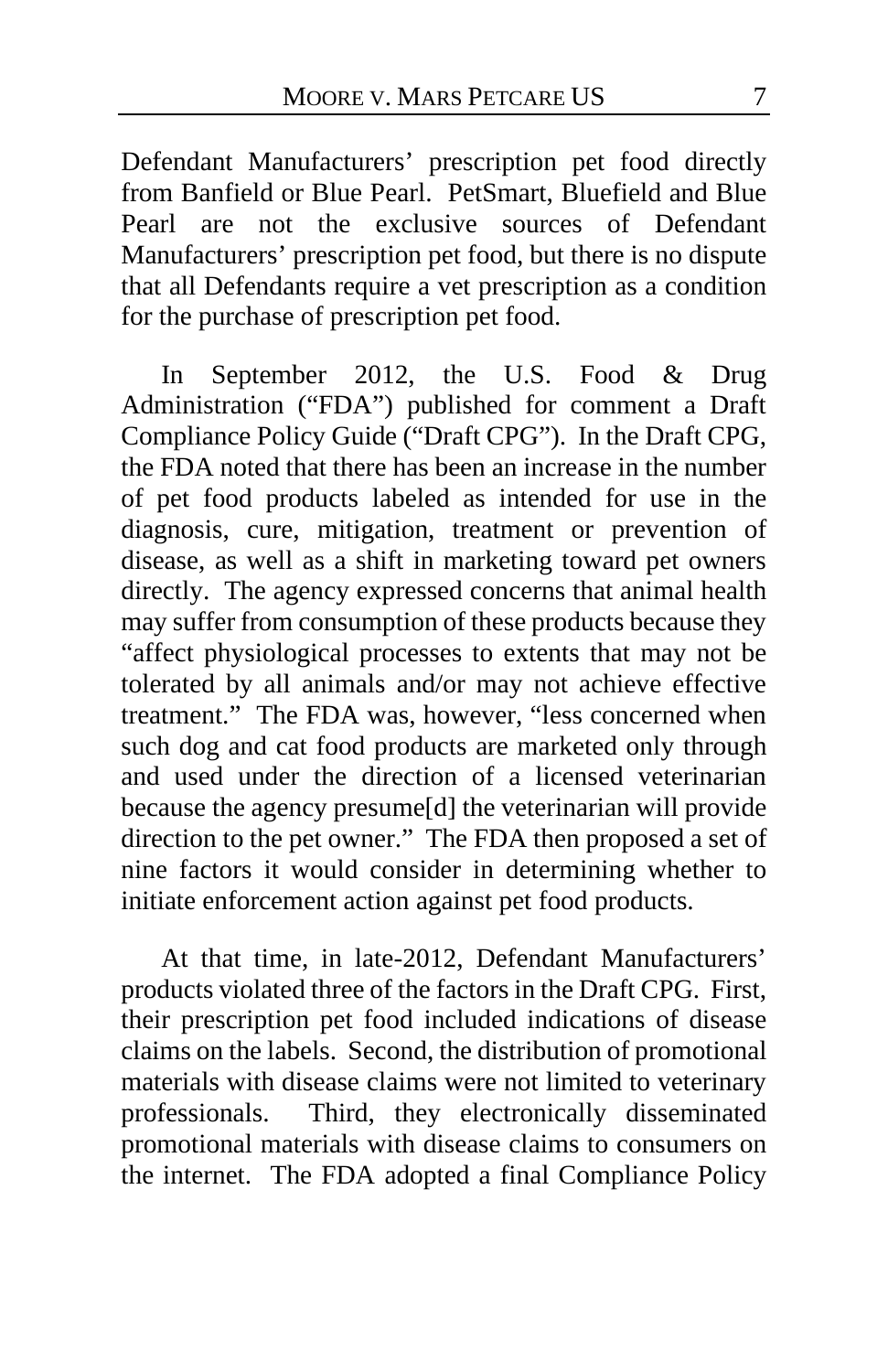Guide**[4](#page-7-0)** ("Final CPG") in April 2016, in substantially the same form as the Draft CPG, although it added two more conditions that could lead to enforcement action. Defendant Manufacturers did not change their behavior despite violating the same three conditions of the Final CPG. The FDA has not, however, taken any enforcement action against Defendant Manufacturers.

## *Plaintiffs*

Plaintiffs are six California residents who purchased prescription pet food for their sick pets after consulting with their vets.

For instance, Plaintiff Moore alleges she purchased "Hill's Prescription Diet u/d dog food" after her dog, Pugalicious, underwent surgery to remove kidney stones. Pugalicious's vet informed Moore that a prescription was required to purchase the dog food, and he issued her one. Moore initially tried to purchase the product from an animal hospital but was refused because she failed to present a prescription. She subsequently was able to purchase the prescription pet food at a PetSmart using a prescription. The product is marketed to provide for "Urinary Care," and claims that it "[p]romotes desirable urine pH," is "especially formulated to help support your dog's bladder health ... [and] [e]nriched with taurine, L-carnitine & antioxidants," and has "[c]ontrolled levels of high quality, highly digestible protein." The product costs \$3.44 per pound while urinary care non-prescription dog foods from other manufacturers cost \$2.73 and \$2.45 per pound. The non-prescription dog food was also marketed to "[p]romote[] balanced urinary pH" and "a healthier immune system [and] urinary tract,"

<span id="page-7-0"></span>**<sup>4</sup>** The Final CPG is published at 81 Fed.Reg. 26,236–01.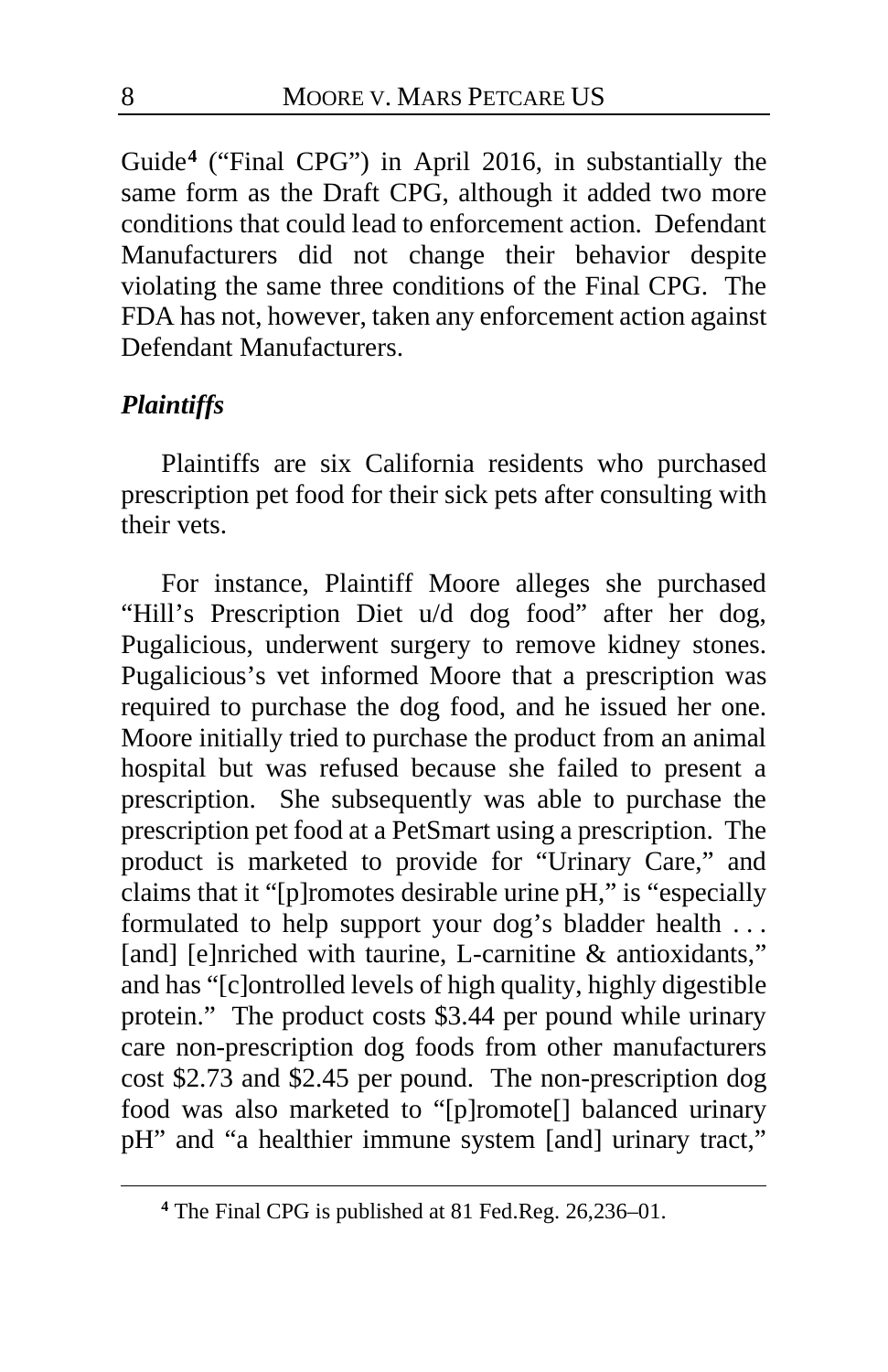and had "a number of overlapping ingredients in common" with Hill's prescription dog food, while the "nonoverlapping ingredients are not drugs and are not sufficient to justify one product being sold by prescription for a significantly higher price."

The other five plaintiffs made similar allegations. Plaintiff Greta Ervin's dog, Teddy, became ill from giardia, after which she received a prescription from Teddy's vet for Royal Canin Veterinary Diet Gastrointestinal Puppy dog food, as well as a prescription from a specialty vet for Royal Canin Veterinary Diet Selected Protein Adult PV dog food. Ervin "understood a prescription requirement to indicate that the foods contained medicine and were subject to the controls associated with prescription drugs." The ingredients of the prescription dog food overlapped significantly with the ingredients of non-prescription dog food that was also marketed for digestive health and sensitive digestion, although the price of the prescription pet food was two to three times that of the non-prescription counterparts; none of the non-overlapping ingredients consisted of drugs.

Plaintiff Nicols Smith had two cats, Mimi and Neichi, who became overweight, and he received a prescription for Hill's "Prescription Diet Glucose/Weight Management m/d cat food" from their vet. When the vet told Smith that a prescription was required, Smith "assumed and understood that there was something medicinal in the food, a medically controlled substance containing a drug." Because the product was substantially more expensive than the nonprescription cat food he had been buying, Smith first attempted to purchase the Hill's prescription cat food at a Petco without a prescription. He was turned away and advised he could not buy the product without presenting a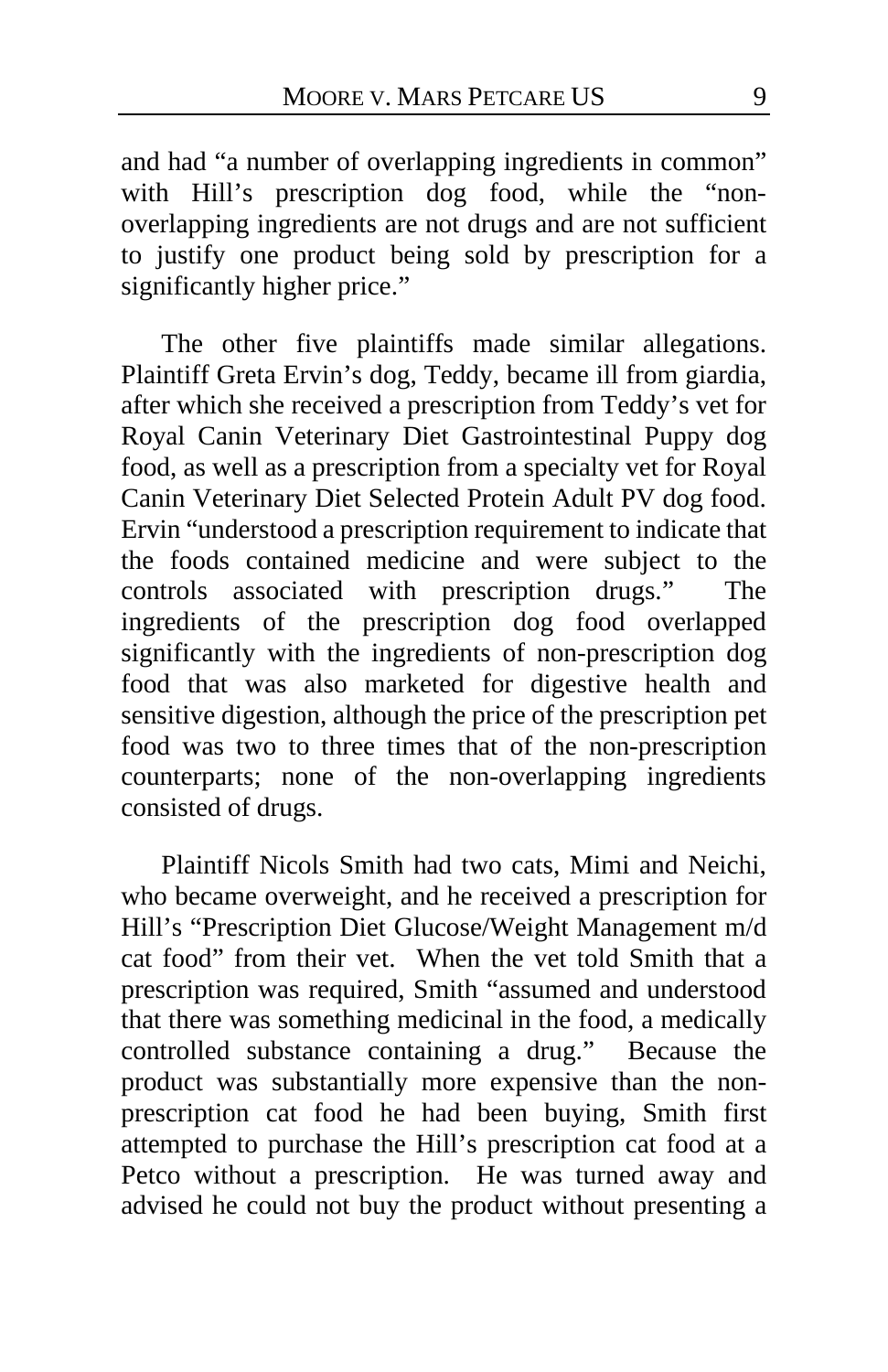prescription from a vet. Hill's prescription cat food was marketed to help support a cat's glucose and weight management, and its ingredients overlapped over 65 percent of those of Hill's non-prescription diet cat food. Again, the non-overlapping ingredients did not include drugs and did not justify tripling the cost of the prescription cat food.

Plaintiffs assumed from the prescription requirement that this pet food was "(a) a substance medically necessary to health; (b) a drug, medicine, or other controlled ingredient; (c) a substance that has been evaluated by the ... [FDA] as a drug; (d) a substance to which the manufacturers' representations regarding intended uses and effects have been evaluated by the FDA; and (e) a substance legally required to be sold by prescription." As a result, Plaintiffs paid more for the prescription pet food than they would have in the absence of the prescription requirement, had they purchased it at all.

#### **B.**

Plaintiffs filed their Second Amended Complaint in August 2017 after the district court granted, with leave to amend, Defendants' initial motions to dismiss Plaintiffs' First Amended Complaint.

Plaintiffs alleged, among other matters, claims for relief that Mars and Hill's violated three California state consumer protection laws:**[5](#page-9-0)** California's Unfair Competition Law ("UCL"), Cal. Bus. & Prof. Code § 17200, et seq.; California's False Advertising Law ("FAL"), Cal. Bus. &

<span id="page-9-0"></span>**<sup>5</sup>** Four of the six Plaintiffs purchased Hill's prescription pet food while the other two purchased Mars prescription pet food. Thus, Purina is not named as a defendant on these California state law counts.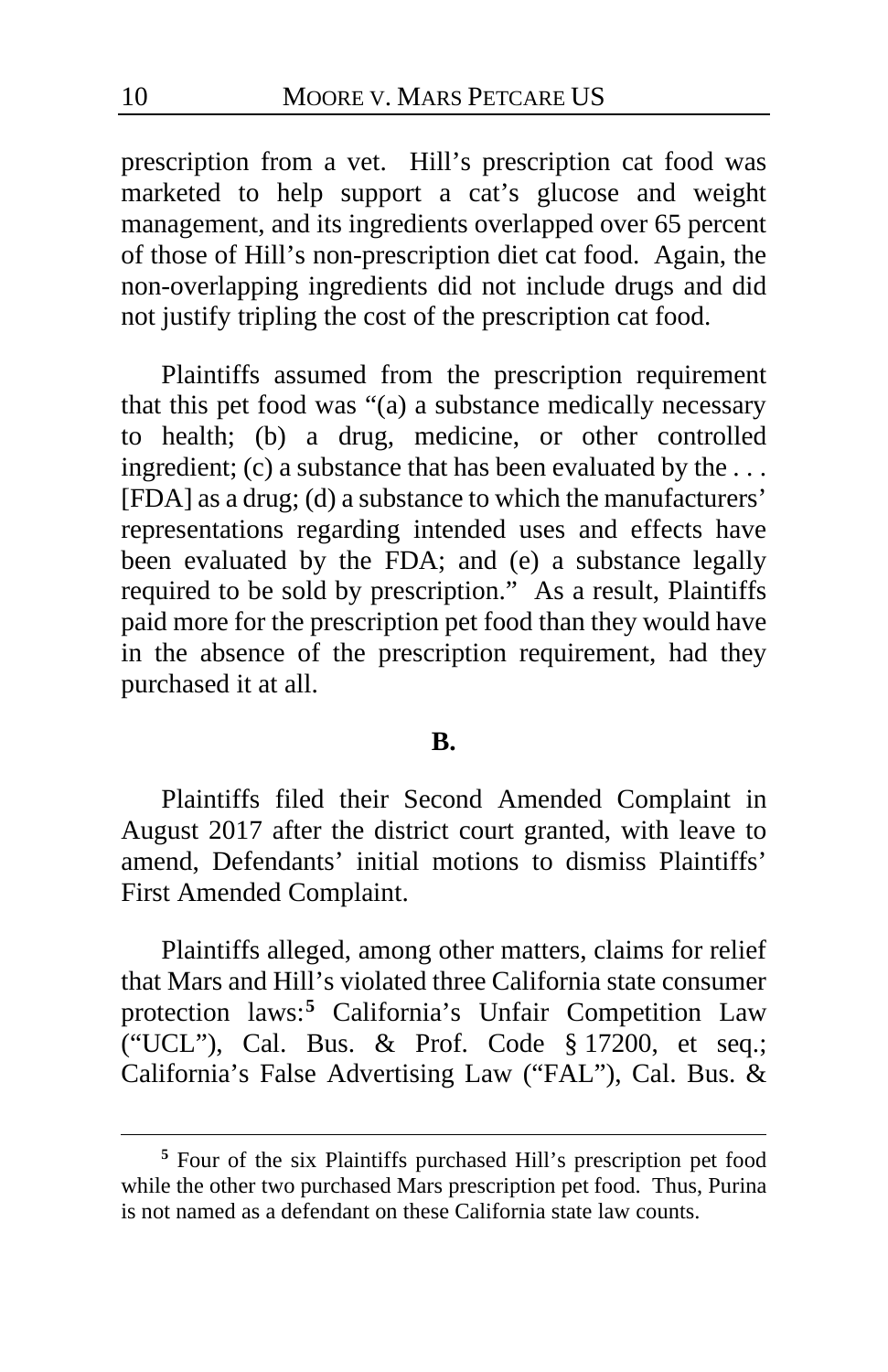Prof. Code § 17500, et seq.; and California's Consumer Legal Remedies Act ("CLRA"), Cal. Civ. Code § 1750, et seq. Plaintiffs also sought class certification, injunctive relief, and damages.

Defendants filed motions to dismiss the Second Amended Complaint for failure to state a claim for relief under the California consumer protection laws, failure to plead those claims with sufficient particularity under Federal Rule of Civil Procedure 9(b), and for lack of standing. **[6](#page-10-0)** The district court granted the motions with leave to amend the California state law claims to specify how the term prescription or Rx symbol affected each plaintiff's decision to purchase such pet food. Plaintiffs elected to rest on the allegations in the Second Amended Complaint, and the district court dismissed the case with prejudice. Plaintiffs timely appealed.

#### **II.**

We review de novo the district court's dismissal of a complaint under Rules 9(b) and 12(b)(6). *Vess v. Ciba-Geigy Corp. USA*, 317 F.3d 1097, 1102 (9th Cir. 2003). All allegations of material fact in the complaint are taken as true and construed in the light most favorable to Plaintiffs. *Williams v. Gerber Prods. Co.*, 552 F.3d 934, 937 (9th Cir. 2008). "To survive a motion to dismiss, a complaint must contain sufficient factual matter, accepted as true, to 'state a claim to relief that is plausible on its face.'" *Ashcroft v. Iqbal*, 556 U.S. 662, 678 (2009) (quoting *Bell Atl. Corp. v. Twombly*, 550 U.S. 544, 570 (2007)).

<span id="page-10-0"></span>**<sup>6</sup>** As noted above, Defendants also moved to dismiss the Sherman Act antitrust claim, which the court granted. *See* note 1, *supra*.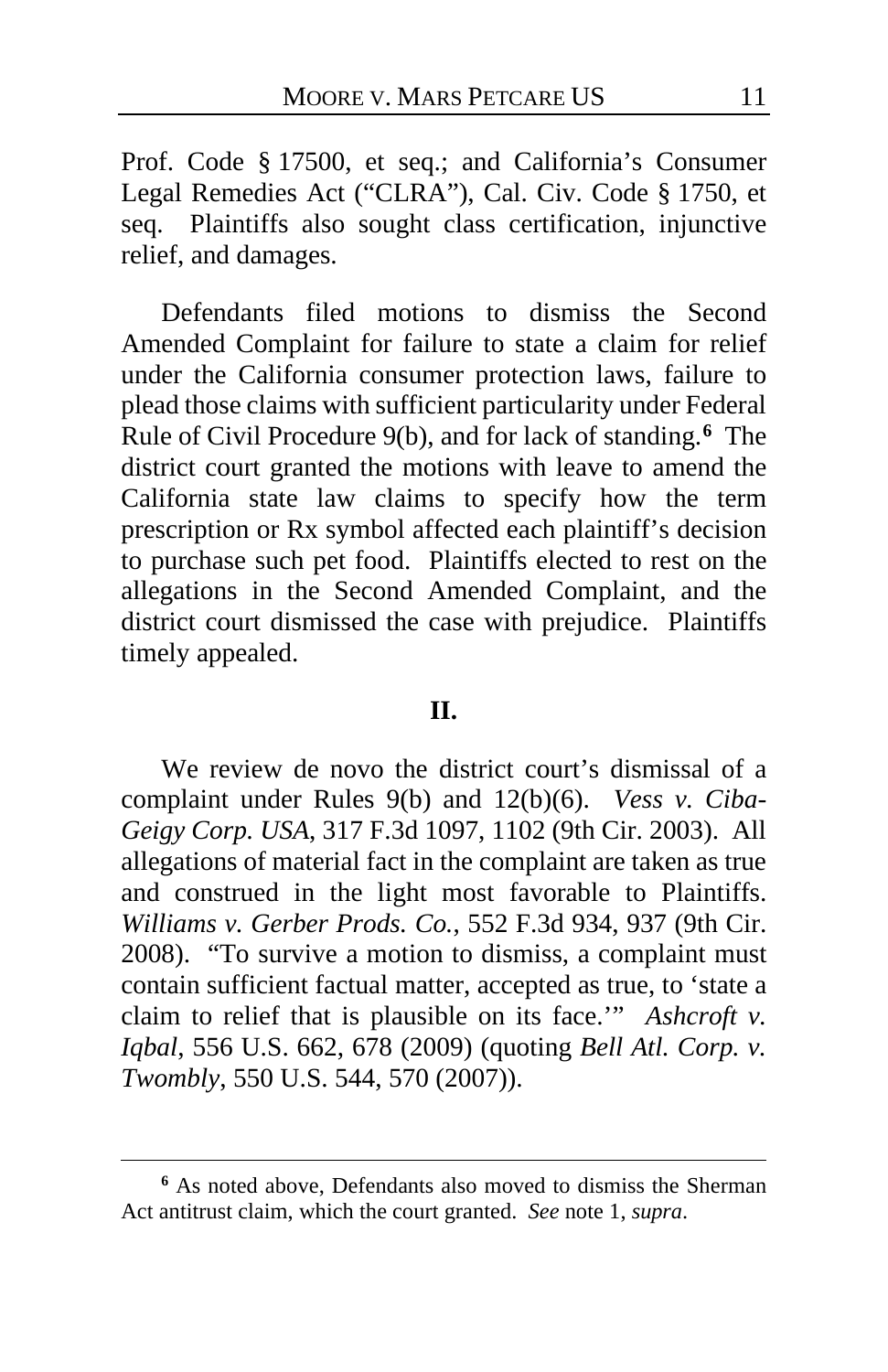"As a federal court sitting in diversity [over Plaintiffs' California state law claims], we must apply the substantive law of California, as interpreted by the California Supreme Court." *Hinojos v. Kohl's Corp.*, 718 F.3d 1098, 1103 (9th Cir. 2013) (quotations omitted).

## **III.**

Plaintiffs argue that the district court erred by dismissing their California state law consumer protection claims against Defendants Mars and Hill's. As discussed below, we agree that the district court erred in dismissing the California claims.

California's UCL prohibits any "unlawful, unfair or fraudulent business act or practice." Cal. Bus. & Prof. Code § 17200. California's FAL prohibits any "unfair, deceptive, untrue or misleading advertising." *Williams*, 552 F.3d at 938 (quoting Cal. Bus. & Prof. Code § 17500). "'Any violation of the [FAL] . . . necessarily violates' the [UCL]." *Id*. (original alterations omitted) (quoting *Kasky v. Nike, Inc.*, 45 P.3d 243, 250 (Cal. 2002)). Last, California's CLRA prohibits "unfair methods of competition and unfair or deceptive acts or practices." Cal. Civ. Code § 1770. Among the twenty-four activities deemed unlawful within the CLRA, two are relevant to this case: "[m]isrepresenting the source, sponsorship, approval, or certification of goods or services" and "[r]epresenting that goods ... have ... approval, characteristics, ingredients, uses, benefits, or quantities that they do not have." *Id.*  $\S\S 1770(a)(2)$ , (5).

The gravamen of Plaintiffs' claim is that Hill's and Mars violated the UCL, FAL, and CLRA through their false and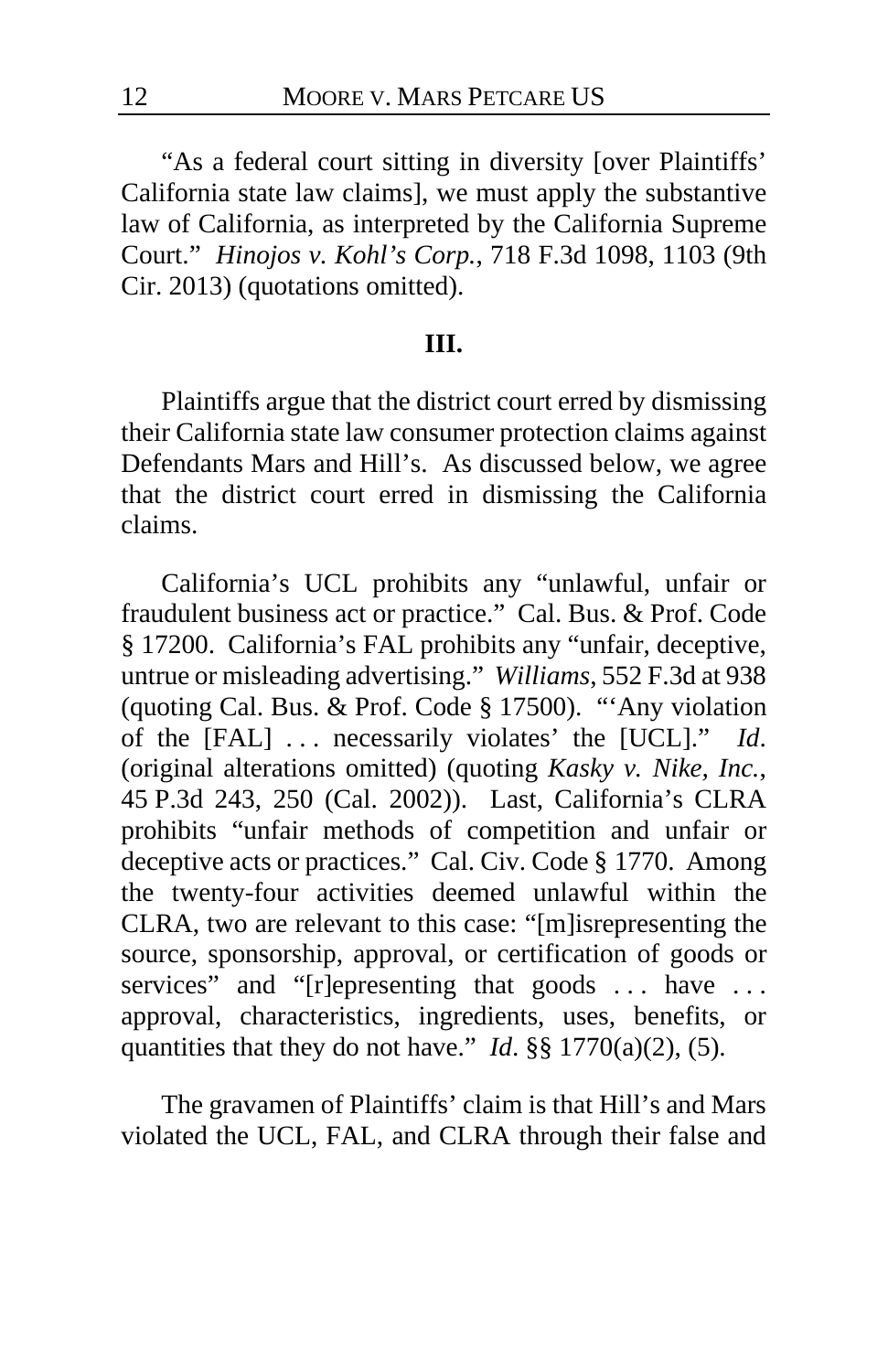misleading advertising of prescription pet food.**[7](#page-12-0)** Specifically, through the prescription requirement, their advertising and marketing statements, and failure to include an adequate disclaimer, Mars and Hill's allegedly misrepresented that the prescription pet food: (1) qualified as some sort of drug or medicine; (2) met a medical requirement for the pet; (3) had been evaluated by the FDA as a drug; (4) had been evaluated by the FDA regarding its intended uses and effects; (5) required a prescription per federal or state law; and (6) warranted a particular premium price.

The district court dismissed Plaintiffs' California state law claims on three separate grounds: first, the court concluded that the sale of the prescription pet food exclusively through vets or with veterinarian approval was not itself a deceptive or otherwise misleading practice; second, the court concluded that plaintiffs failed to plead enough facts to show that prescription pet food and other pet food are not materially different; third, the court determined that Plaintiffs failed adequately to allege that the use of the word "prescription" or "Rx" symbol to have caused any of their claimed loss. We disagree with all three grounds.

## **A. Deceptive or Misleading Practice**

Whether a business practice is deceptive or misleading "under these California statutes [is] governed by the 'reasonable consumer' test." *Williams*, 552 F.3d at 938 (quoting *Freeman v. Time, Inc.*, 68 F.3d 285, 289 (9th Cir.

<span id="page-12-0"></span>**<sup>7</sup>** Because the cause of action under each California state law is premised on the same allegedly misleading acts in this case—i.e., misrepresentation of the certification of and ingredients in prescription pet food—we evaluate the UCL, FAL, and CLRA claims collectively, as did the district court and all parties.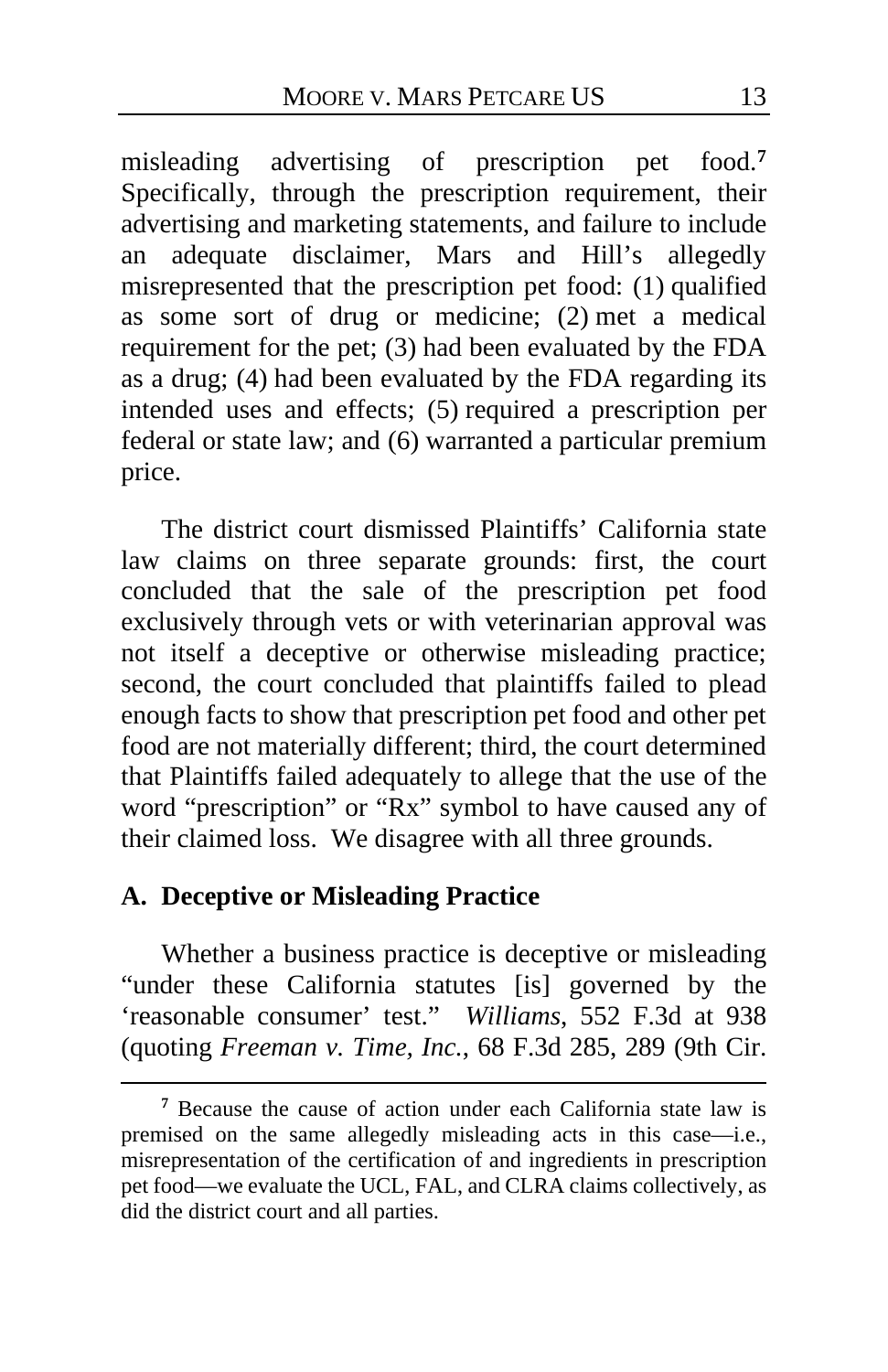1995)). Plaintiffs "must show that members of the public are likely to be deceived." *Id*. (quotations omitted). This "requires more than a mere possibility that [Defendants'] label 'might conceivably be misunderstood by some few consumers viewing it in an unreasonable manner.'" *Ebner v. Fresh, Inc.*, 838 F.3d 958, 965 (9th Cir. 2016) (quoting *Lavie v. Proctor & Gamble Co.*, 129 Cal. Rptr. 2d 486, 495 (Ct. App. 2003)). "Rather, the reasonable consumer standard requires a probability 'that a significant portion of the general consuming public or of targeted consumers, acting reasonably in the circumstances, could be misled.'" *Id*. (quoting *Lavie*, 129 Cal. Rptr. 2d at 495).

California laws "prohibit 'not only advertising which is false, but also advertising which[,] *although true*, is either actually misleading or which has a capacity, likelihood or tendency to deceive or confuse the public.'" *Williams*, 552 F.3d at 938 (emphasis added) (quoting *Kasky*, 45 P.3d at 951). "[W]hether a practice is deceptive will usually be a question of fact not appropriate for decision on demurrer" or motions to dismiss. *Id*. (citing *Linear Tech. Corp. v. Applied Materials, Inc.*, 61 Cal. Rptr. 3d 221, 236–37 (Ct. App. 2007)). Several themes emerge from cases evaluating the potential to mislead under the reasonable consumer test.

First, "[l]iteral truth can sometimes protect a product manufacturer from a misleading claim, but it is no guarantee," whereas "there is no protection for literal falseness." *Brady v. Bayer Corp.*, 237 Cal. Rptr. 3d 683, 691–92 (Ct. App. 2018). For instance, in *Kwikset Corp. v. Super. Ct.*, the California Supreme Court reversed dismissal of a UCL claim challenging defendants' practice of selling locks with "Made in U.S.A." labels when some screws and pins in the assembly were made in Taiwan. 246 P.3d 877, 882, 890–91 (Cal. 2011).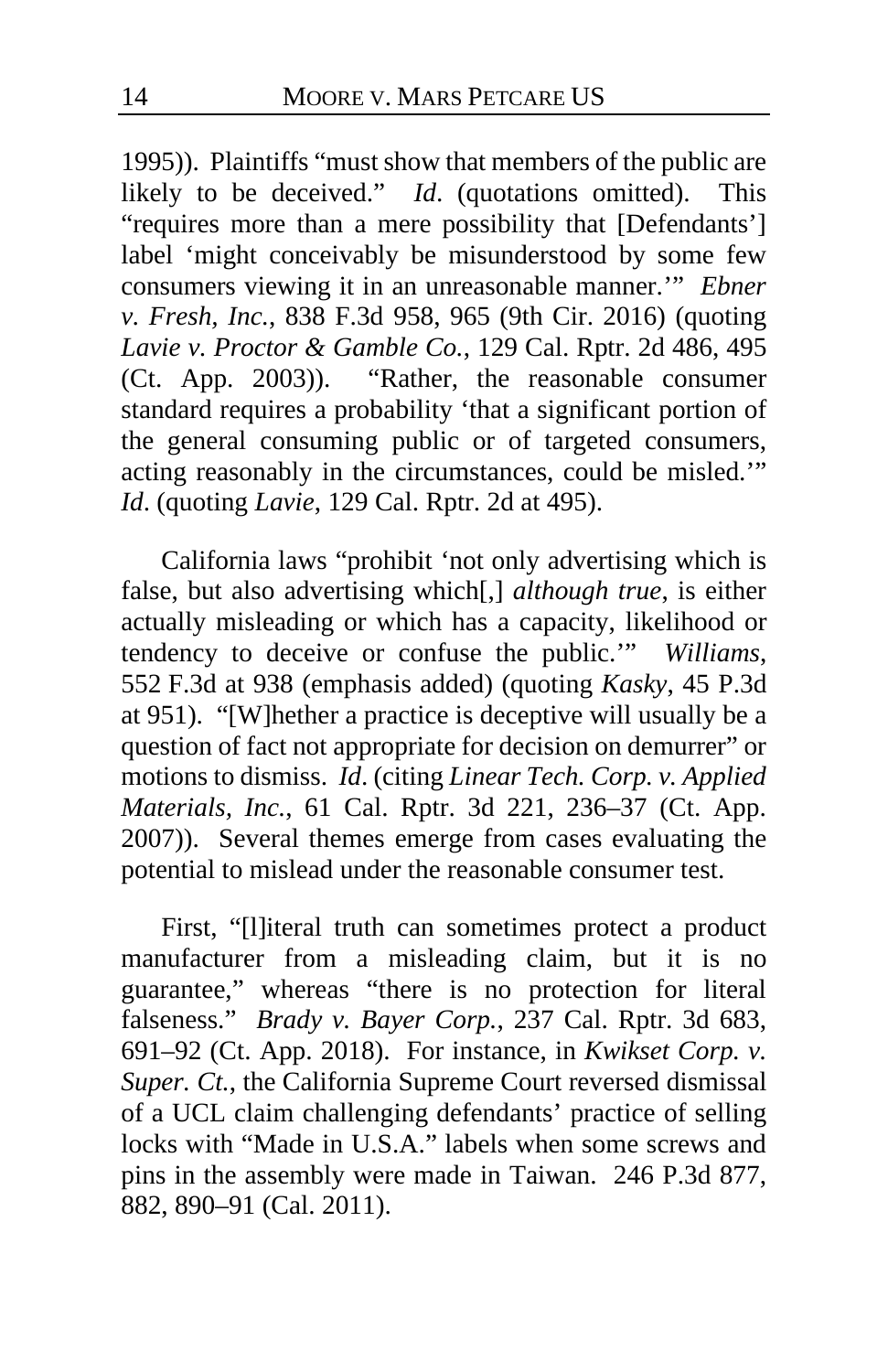Second, qualifiers in packaging, usually on the back of a label or in ingredient lists, "can ameliorate any tendency of the label to mislead." *Brady*, 237 Cal. Rptr. 3d at 692. If, however, "a back label ingredients list . . . conflict[s] with, rather than confirm[s], a front label claim," the plaintiff's claim is not defeated. *Id*. at 693. For instance, in *Williams*, we held that a reasonable consumer would be misled where packaging on defendant's snacks stated "fruit juice" next to images of fruit when in fact fruit juice was not a listed ingredient. 552 F.3d at 939–40. Conversely, in *Ebner*, we held that a reasonable consumer would not be misled about the amount of lip balm in a tube because it was undisputed that the label disclosed the correct weight of included lip product. 838 F.3d at 965–66; *see also Freeman*, 68 F.3d at 289–90 (holding that promotional mailers for sweepstakes were not likely to deceive reasonable consumers because the mailers themselves contained qualifying language).

Third, "brand names *by themselves* can be misleading in the context of the product being marketed." *Brady*, 237 Cal. Rptr. 3d at 694. Descriptive brand names require of the consumer "little thought," which can make consumers susceptible to purchasing because "*they won't have the time or interest to read about [the product] on [the] website or the back of the box*." *Id*. (quoting the California Attorney General's amicus brief). Thus, a product called "One a Day" gummy vitamins, which required two gummies a day for a full dosage, is explicitly misleading. *Id*. at 696–97. Conversely, if common sense would not lead anyone to be misled, then the claim may be disposed of at a motion to dismiss stage. *Id*. at 690–91.

Under these guidelines, the labeling of "prescription pet food" does appear deceptive and misleading. Common sense dictates that a product that requires a prescription may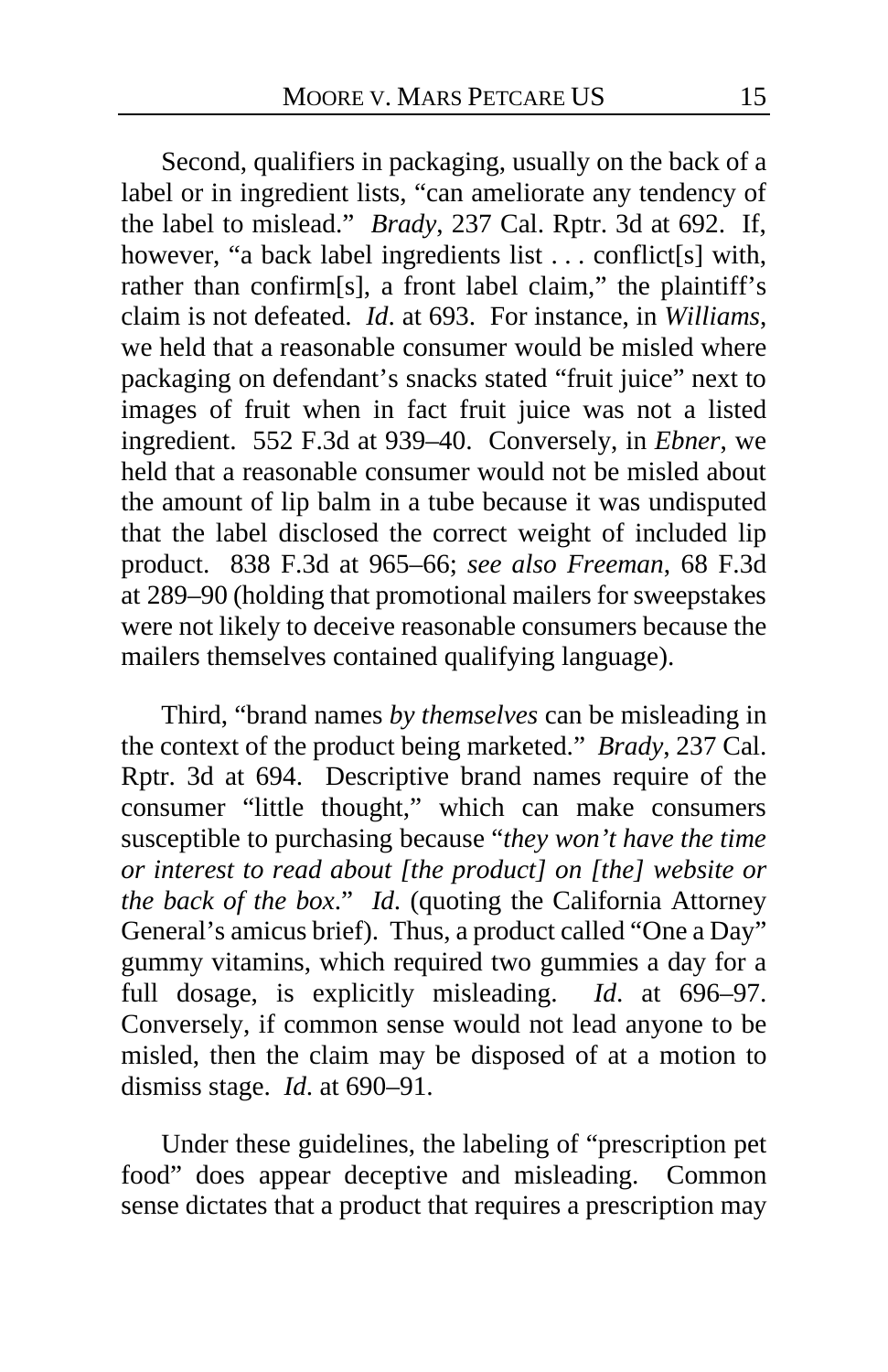be considered a medicine that involves a drug or controlled substance. *See, e.g.*, Prescription, Merriam-Webster, https://www.merriam-webster.com/dictionary/prescription (last accessed August 2, 2019) (defining "prescription" as, among other things, "a prescribed medicine"). This conforms to general understandings of prescription drugs for humans and pets. Moreover, the brand name of "prescription pet food" itself could be misleading. A reasonable consumer being told about "prescription pet food" may be surprised to learn that there are no drugs or controlled ingredient in the pet food by nature of brand names like "Prescription Diet" or an "Rx" symbol on the food packaging. *See Williams*, 552 F.3d at 939 ("The product is called 'fruit juice snacks' and the packaging pictures a number of different fruits, potentially suggesting (falsely) that those fruits or their juices are contained in the product.").

The district court seems to have discounted the potential to mislead in part because vets play a role in the referral process. This reasoning, however, is misguided. The reasonable consumer test requires looking at "the general consuming public or targeted consumers."**[8](#page-15-0)** *Ebner*, 838 F.3d at 965 (quoting *Lavie*, 129 Cal. Rptr. at 495). Plaintiffs allege, and Defendants do not seem to deny, that Defendant Manufacturers' prescription pet food is marketed to consumers, in addition to vets. In fact, all parties agree that there has been a historic shift from this kind of pet food being

<span id="page-15-0"></span>**<sup>8</sup>** Defendants' argument—that the individual Plaintiffs lacked exposure to the term "prescription pet food" prior to receiving a written prescription from their vets—impacts the standing analysis, but *not* the reasonable consumer analysis. *See Reid*, 780 F.3d at 958 ("[T]he reasonable consumer standard, unlike the individual reliance requirement[,] . . . is not a standing requirement."). We analyze standing separately. *See infra* at [20](#page-19-0)[–23.](#page-22-0)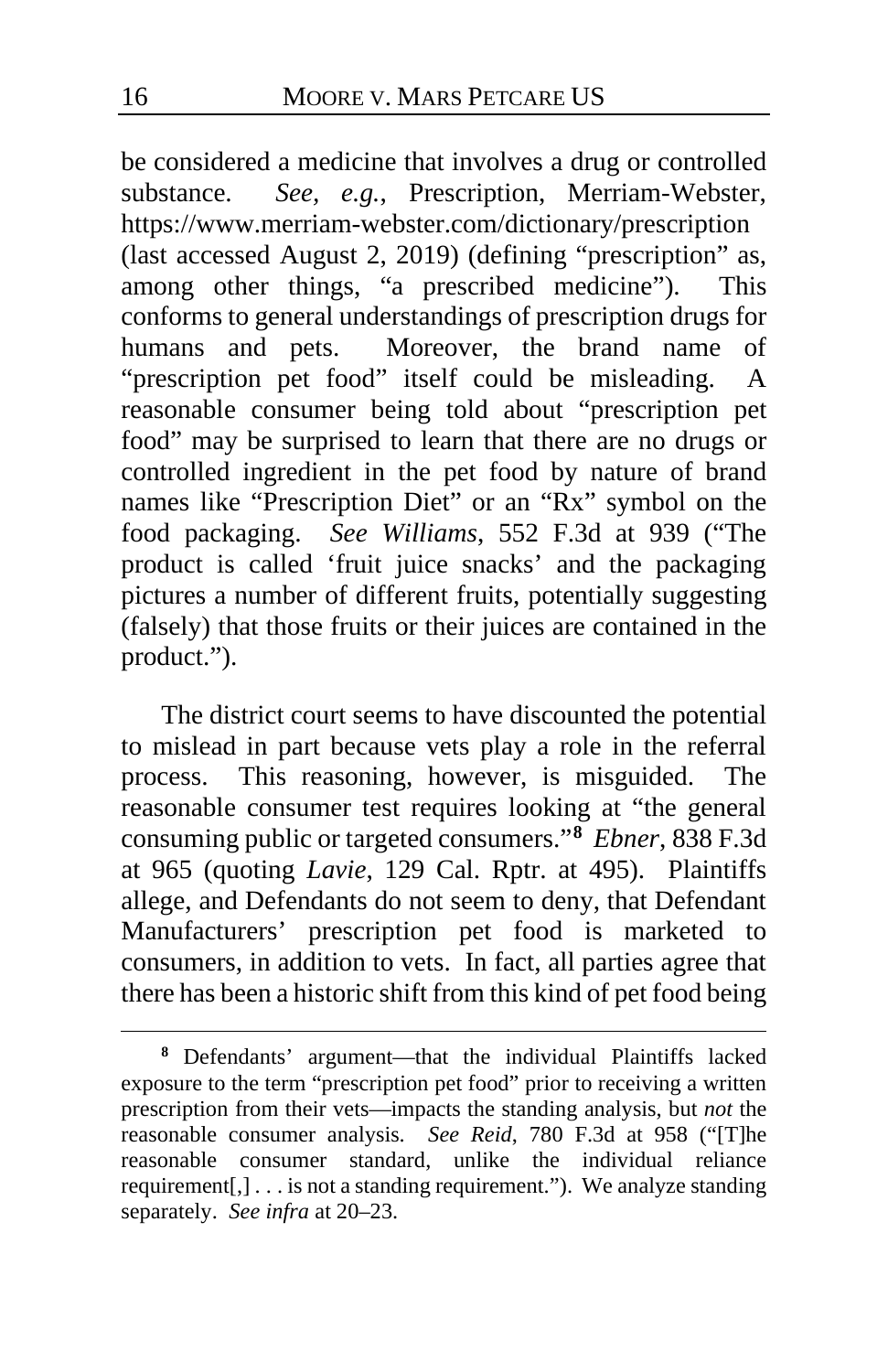distributed only through vets to being sold directly to consumers. Thus, to whatever extent that the district court assumed that *vets* could tell the difference between food and medicine, that reasoning is insufficient under the reasonable *consumer* test.

Moreover, even though the FDA, in the 2016 CPG, explicitly sanctions the role of vets in supervising consumption of this type of pet food, that does not automatically defeat Plaintiffs' claim. The Seventh Circuit recently addressed the marketing of prescription cat food by Hill's and PetSmart and held that the plaintiffs' complaint adequately pled a deceptive-practices claim under an Illinois consumer protection statute.**[9](#page-16-0)** *See Vanzant v. Hill's Pet Nutrition, Inc.*, 934 F.3d 730, 739 (7th Cir. 2019). In analyzing the same CPG, the Seventh Circuit concluded that it "doesn't signal [the FDA's] authorization" and "doesn't specifically authorize the [defendant]'s prescription requirement, prescription label, and related marketing representations." *Id*. at 738. We agree with the Seventh Circuit's reading of the 2016 CPG.

We also find it persuasive that the FDA warns in the CPG that the labeling on such pet food "may lack sufficient information, particularly for pet owners." Plaintiffs allege that Defendant Manufacturers violate three of the conditions listed in the CPG, which make it more likely that the FDA would consider enforcement action. Even assuming the FDA does not expressly prohibit the "prescription"

<span id="page-16-0"></span><sup>&</sup>lt;sup>9</sup> The Illinois law "protect<sup>[s]</sup> consumers . . . against fraud, unfair methods of competition, and other unfair and deceptive practices." *Vanzant*, 934 F.3d at 736 (quotations omitted). The California UCL targets deceptive, unfair and unlawful business practices, *see* Cal. Bus. & Prof. Code § 17200, so it is broader but also encompasses acts targeted by the Illinois statute.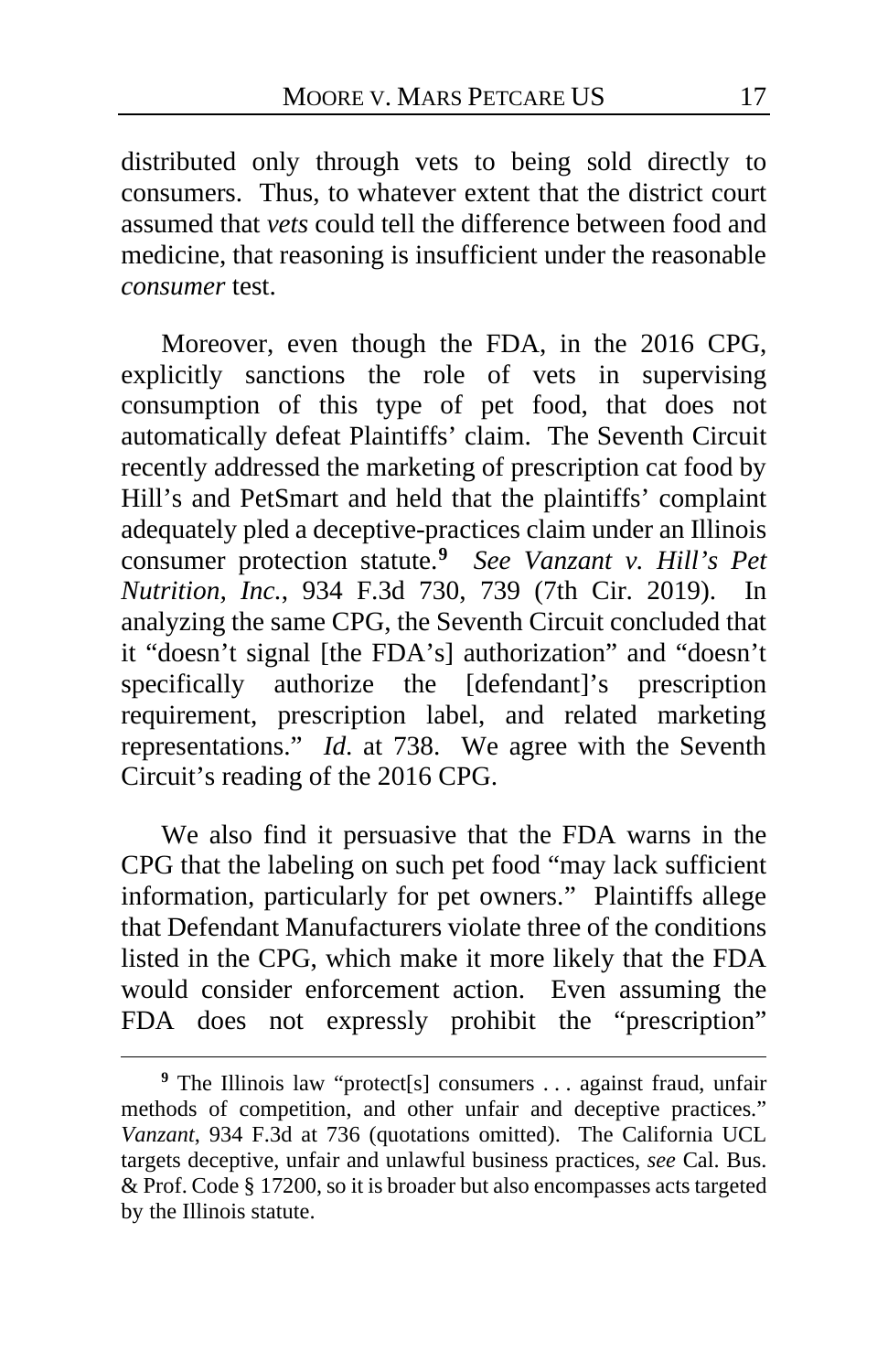requirement as directed to consumers, an advertising practice can be deceptive without directly violating FDA regulations.**[10](#page-17-0)** *See Reid*, 780 F.3d at 957, 967; *see also Vanzant*, 934 F.3d at 738–39. Thus, we conclude that Plaintiffs have sufficiently alleged a deceptive practice under the reasonable consumer test.

## **B. Rule 9(b) Misrepresentation**

Plaintiffs' state law claims are based in part on a theory of fraud: that prescription pet food is not materially different from non-prescription pet food and therefore does not justify the higher cost. "In alleging fraud . . . a party must state with particularity the circumstances constituting fraud . . . ." Fed. R. Civ. P. 9(b). In other words, "a pleading must identify the who, what, when, where, and how of the misconduct charged, as well as what is false or misleading about the purportedly fraudulent statement, and why it is false." *Davidson v. Kimberly–Clark Corp.*, 889 F.3d 956, 964 (9th Cir. 2018) (quotations omitted).**[11](#page-17-1)**

<span id="page-17-1"></span>**<sup>11</sup>** Rule 9(b) requirements may not even be necessary, given that a defendant can violate the UCL, FAL, and CLRA by acting with mere negligence. *See Williams*, 552 F.3d at 938 (applying a "reasonable consumer" test to UCL, FAL, and CLRA claims); *Chamberlan v. Ford Motor Co.*, 369 F. Supp. 2d 1138, 1144 (N.D. Cal. 2005) (rejecting arguments that plaintiffs must show intent to deceive for CLRA and UCL claims); *Khan v. Med. Bd.*, 16 Cal. Rptr. 2d 385, 392 (Ct. App. 1993) (holding that FAL "can be violated through negligence"). Thus, because "fraud is not a required element, Rule 9(b)'s heightened pleading standard [may] not apply." *See Vanzant*, 934 F.3d at 739; *Belville v. Ford Motor Co.*, 60 F. Supp. 3d 690, 698 (S.D. W. Va. 2014) (agreeing

<span id="page-17-0"></span>**<sup>10</sup>** Although "[c]ompliance with FDA regulations may be relevant to a preemption argument," *Williams*, 552 F.3d at 940 n.4, Defendants do not make such an argument here.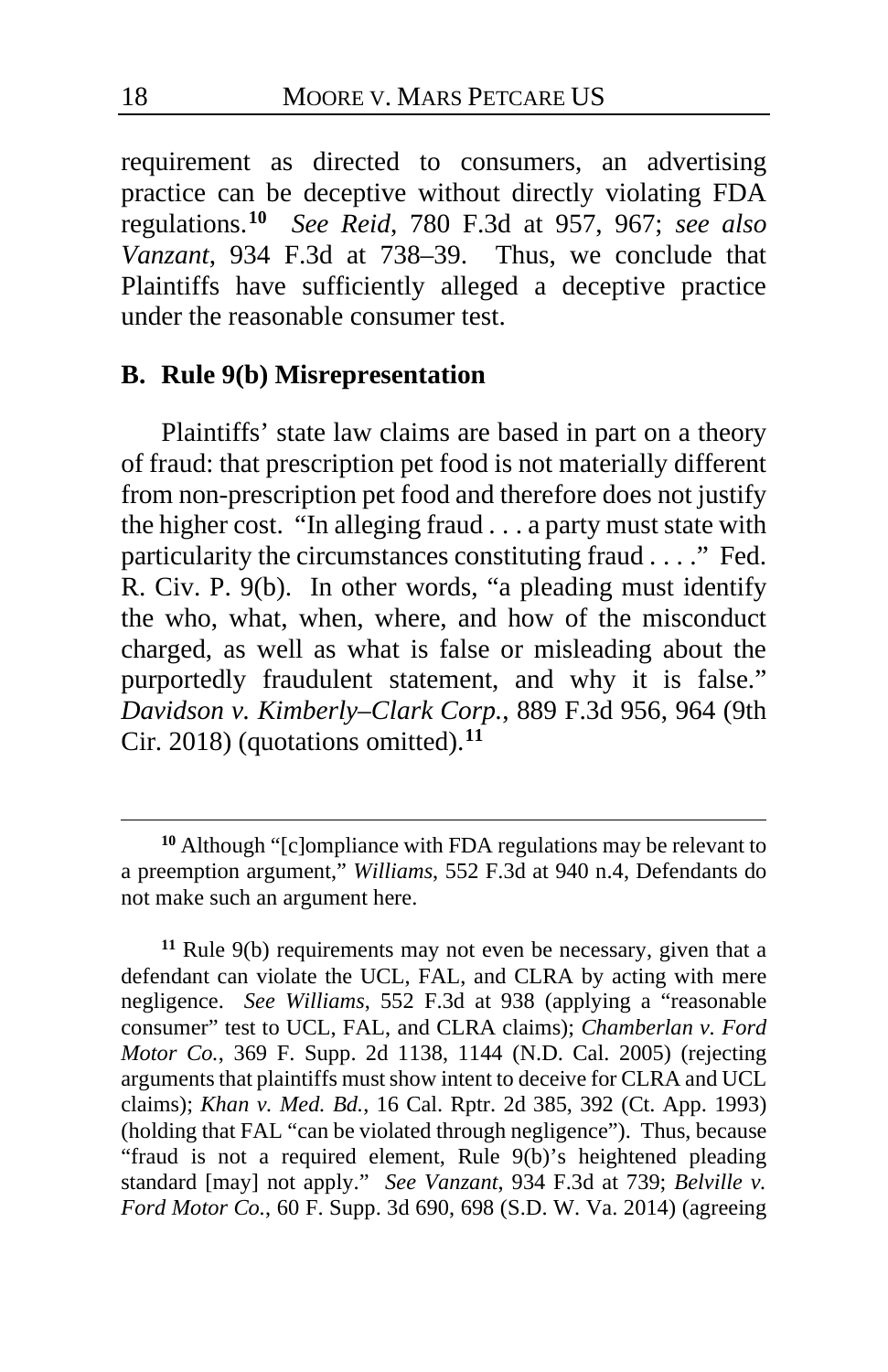Here, Plaintiffs' complaint satisfies the Rule 9(b) heightened pleading standard in alleging the basic premise of "what is false or misleading about a statement, and why it is false." *Vess*, 317 F.3d at 1106 (quotations omitted). Plaintiffs described the six kinds of prescription pet food that they purchased from Mars and Hill's and how they overlap with a substantial portion of ingredients in non-prescription pet foods that were marketed to treat similar health issues. More importantly, Plaintiffs allege that all non-overlapping ingredients are not drugs and are not sufficient to justify one product being sold by prescription for a significantly higher price.

We therefore conclude that Plaintiffs have pleaded sufficient detail to put Defendants on notice as to the fraud claim. *Compare Davidson*, 889 F.3d at 964–65 (reversing dismissal under Rule 9(b) where plaintiff alleged that defendant's marketing of its wipes as "flushable" were false), *with Kearns v. Ford Motor Co.*, 567 F.3d 1120, 1126– 27 (9th Cir. 2009) (affirming dismissal where plaintiff failed to allege what misleading advertisement or sales material led him to purchase defendant's vehicle). If this case had proceeded in the district court, Defendants could have submitted evidence about why the difference in ingredients mattered between those specific prescription and nonprescription pet foods to justify the price differentials. *Cf. Concha v. London*, 62 F.3d 1493, 1503 (9th Cir. 1995)

that because "most state consumer protection laws do not require the same elements of proof as common-law fraud, .... a state-by-state analysis" is necessary to determine whether Rule 9(b) applies); *see also*  Wright & Miller, 5A Fed. Prac. & Proc. Civ. § 1297 (4th ed.) ("Some federal or state statutes may define fraud in a manner that eliminates one or more of the[] [traditional] elements of a fraud claim . . . ."). Nonetheless, Plaintiffs did not raise this argument in their briefing, so we do not decide this issue at this stage.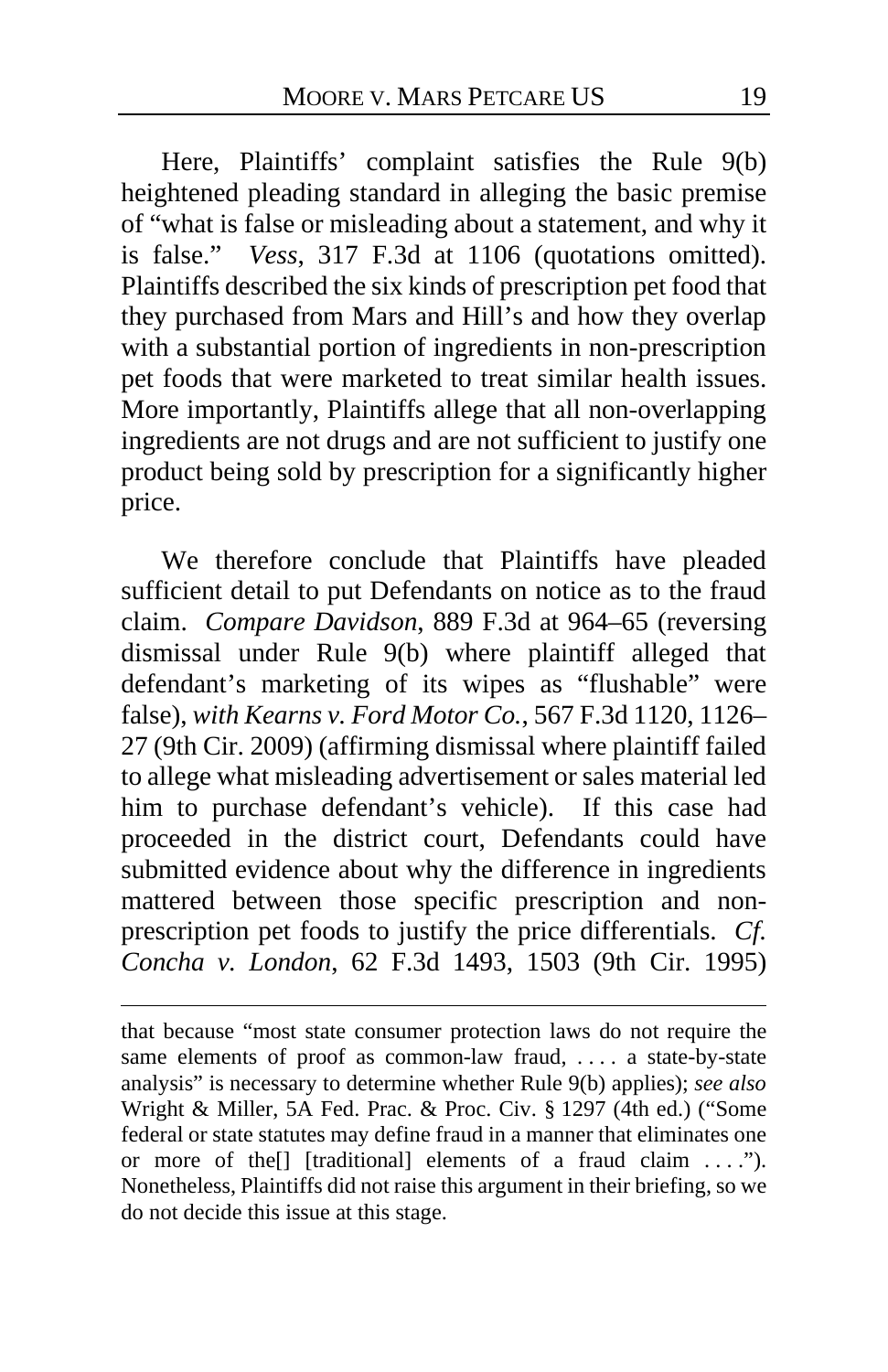("Even in cases where fraud is alleged, we relax pleading requirements where the relevant facts are known only to the defendants."). The fact that Plaintiffs placed Defendants on sufficient notice to respond to the alleged fraud reflects how their allegations meet Rule 9(b).

## <span id="page-19-0"></span>**C. Reliance and Standing**

Last, the district court faulted Plaintiffs for not providing more detail as to how each Plaintiff relied on the "prescription" label or requirement to purchase the food. Since the passage of Proposition 64,**[12](#page-19-1)** a plaintiff must allege actual reliance in order to have standing to pursue UCL and FAL claims. *See Hinojos*, 718 F.3d at 1103–04; *see also* Cal. Bus. & Prof. Code §§ 17204, 17535. "[A]ny plaintiff who has standing under the UCL's and FAL's 'lost money or property' requirement will, *a fortiori*, have suffered 'any damage' for purposes of establishing CLRA standing." *Hinojos*, 718 F.3d at 1108 (citations omitted).

The test for reliance in cases premised on false advertising and misrepresentations to consumers derives from the California Supreme Court decision in *In re Tobacco II Cases*, 207 P.3d 20, 40–41 (Cal. 2009), and was reaffirmed as follows:

> [A] plaintiff "proceeding on a claim of misrepresentation ... must demonstrate *actual reliance* on the allegedly deceptive or misleading statements, in accordance with well-settled principles regarding the element

<span id="page-19-1"></span>**<sup>12</sup>** California voters passed Proposition 64 in 2004, "which restricts standing for individuals alleging UCL and FAL claims to persons who 'have suffered injury in fact . . . .'" *Hinojos*, 718 F.3d at 1103 (citing Cal. Bus. & Prof. Code §§ 17204, 17535) (brackets removed).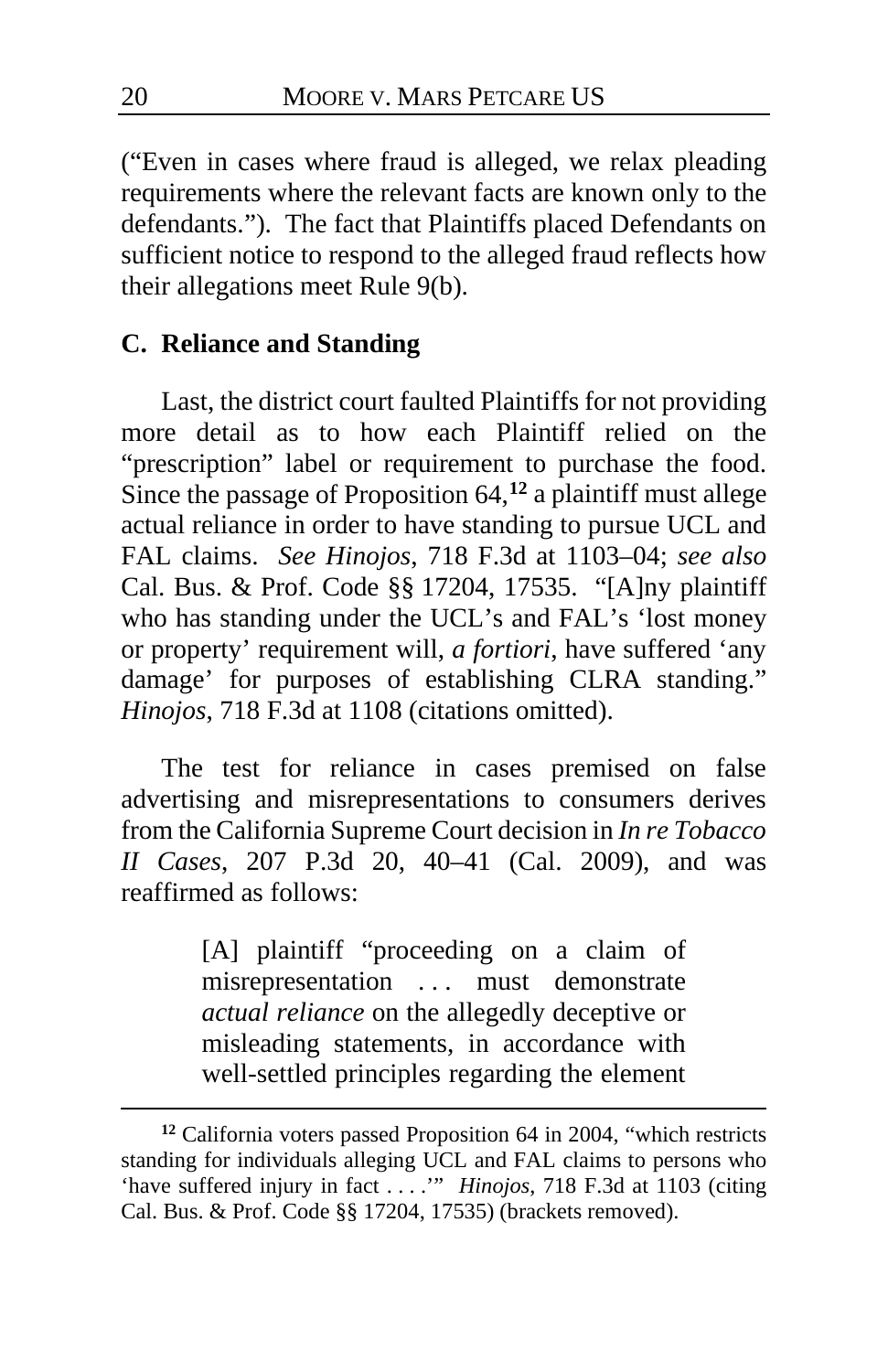of reliance in ordinary fraud actions." Consequently, "a plaintiff must show that the misrepresentation was an *immediate caus*e of the injury-producing conduct." However, a "plaintiff is *not* required to allege that the challenged misrepresentations were the *sole* or even the *decisive* cause of the injuryproducing conduct."

*Kwikset*, 246 P.3d at 888 (emphases added) (original alterations, internal citations, and footnote omitted). "A consumer who relies on a product label and challenges a misrepresentation contained therein can satisfy the standing requirement of [the UCL] by alleging . . . that he or she would not have bought the product but for the misrepresentation." *Id*. at 890; *see also Davidson*, 889 F.3d at 962, 966.

Plaintiffs do not provide much detail in their individual allegations, but they collectively allege that "[a]s a result of the false and fraudulent prescription requirement, each Plaintiff paid more for Prescription Pet Food than each Plaintiff would have paid in the absence of the requirement, or would never have purchased Prescription Pet Food." This is sufficient under *Kwikset* to survive a motion to dismiss. *See Hinojos*, 718 F.3d at 1105; *Williams*, 552 F.3d at 939– 40. The fact that vets had prescribed each Plaintiff the pet food—rather than each discovering the pet food on their own—does not negate the allegation of actual reliance because the prescription requirement and advertising need not be the sole or even the decisive cause of the purchase. *See Kwikset*, 246 P.3d at 888.

Moreover, at the motion to dismiss stage, "actual reliance . . . is inferred from the misrepresentation of a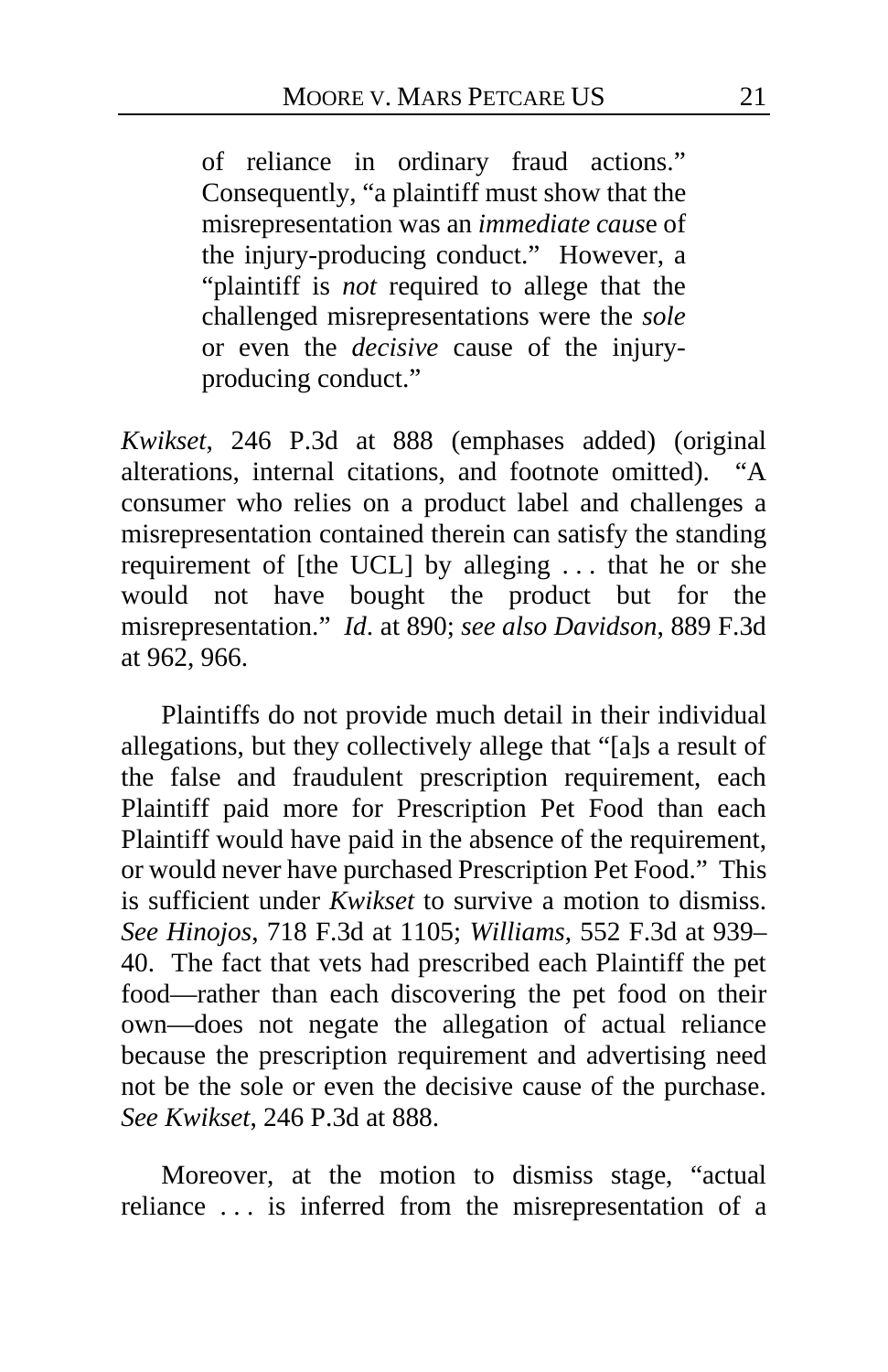material fact." *Friedman v. AARP, Inc.*, 855 F.3d 1047, 1055 (9th Cir. 2017) (quoting *Chapman v. Skype Inc.*, 162 Cal. Rptr. 3d 864, 874 (Ct. App. 2013)). Whether a misrepresentation is sufficiently material to allow for an inference of reliance is generally a question of fact that cannot be decided at the motion to dismiss stage. *See Chapman*, 162 Cal. Rptr. 3d at 874. To allege reliance, a plaintiff "only need[] establish it to be plausible that a 'reasonable man would attach importance to [the] existence or nonexistence [of the misrepresentation] in determining his choice of action in the transaction in question." *Friedman*, 855 F.3d at 1056 (quoting *In re Tobacco II Cases*, 207 P.3d at 39). Thus, in *Friedman*, we reversed dismissal of a complaint because the plaintiff alleged that a misrepresentation concerning an undisclosed fee in his insurance purchase was a material fact that allowed for an inference of actual reliance. *Id*. at 1056–57. We noted that "it is not, as a matter of law, an 'obviously unimportant' consideration for a reasonable purchaser of insurance to know [about] an undisclosed fee." *Id*. at 1056 (quoting *In re Tobacco II Cases*, 207 P.3d at 39).

Similarly, it certainly seems plausible that a reasonable consumer would at least partially rely on the prescription labeling to pay more money for a certain type of pet food over others. *Cf. Vanzant*, 934 F.3d at 739. As the California Supreme Court has emphasized, "labels matter." *Kwikset*, 246 P.3d at 889. These California laws exist to protect consumer interests in accurate label representations "because consumers rely on the accuracy of those representations in making their buying decisions." *Id*. The misrepresentation of prescription pet food as medicine or FDA-controlled can be a material fact for a reasonable consumer—particularly for a pet owner who is dealing with possibly a sick or unhealthy pet. In other words, it is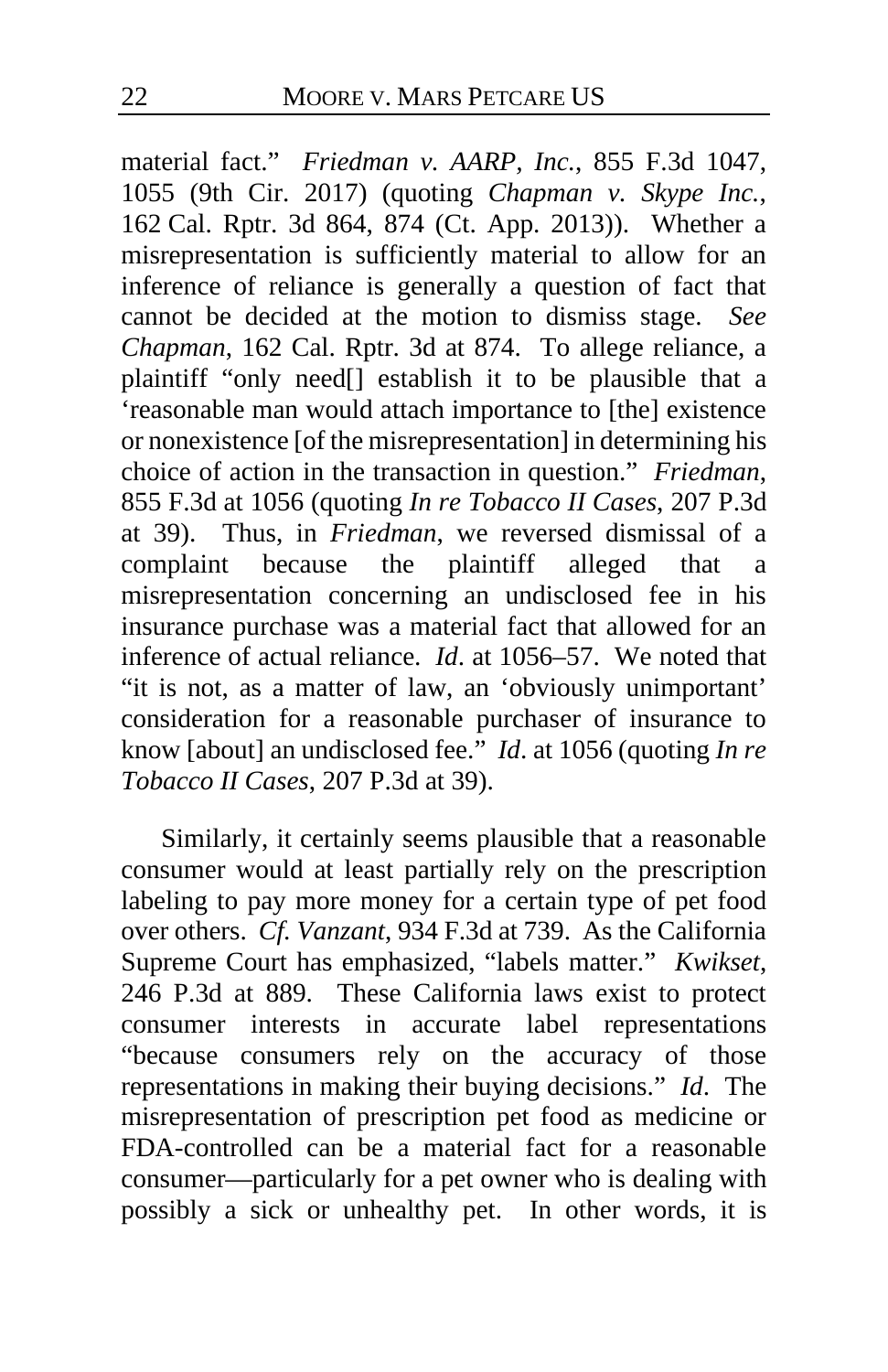reasonable for a consumer to rely on the prescription requirement and labeling in her purchasing decision for an ailing pet. Pets can, after all, be as cherished and cared for as family members, and a reasonable person in Plaintiffs' shoes would rationally gravitate toward a "prescription" product if that family member's health is at risk.

<span id="page-22-0"></span>We therefore reverse the district court's dismissal of Plaintiffs' California state claims.**[13](#page-22-1)**

<span id="page-22-1"></span>**<sup>13</sup>** We also reject Defendants' additional arguments about the relief that Plaintiffs seek. First, Defendants' assertion that Plaintiffs have no standing for injunctive relief is foreclosed under our recent case, *Davidson*, in which we held that "a previously deceived consumer may have standing to seek an injunction against false advertising or labeling, even though the consumer now knows or suspects that the advertising was false at the time of the original purchase." 889 F.3d at 969. There is sufficient cognizable injury where Plaintiffs allege that they cannot rely on Defendants' labeling of a product when deciding whether to purchase it in the future. *Id*. at 970–71. Second, Defendants' argument that Plaintiffs cannot seek equitable relief under the UCL or FAL, given an adequate legal remedy under the CLRA, is foreclosed by statute. The UCL, FAL and CLRA explicitly provide that remedies under each act are cumulative to each other. *See* Cal. Bus. & Prof. Code §§ 17205, 17534.5; Cal. Civ. Code § 1752. Last, Defendants argue that Plaintiffs do not have standing to enjoin all of Defendant Manufacturers' prescription pet food products because Plaintiffs have not purchased every single type of prescription pet food available from Hill's or Mars. This does not constitute a basis for dismissal because Plaintiffs' challenge to prescription pet foods is to the common scheme of the prescription requirement and prescription-based advertising. *Cf. In re Tobacco II Cases*, 207 P.3d at 40–41 (holding class representatives had standing to challenge common marketing of cigarettes despite differences in the advertisements or statements on which class members relied).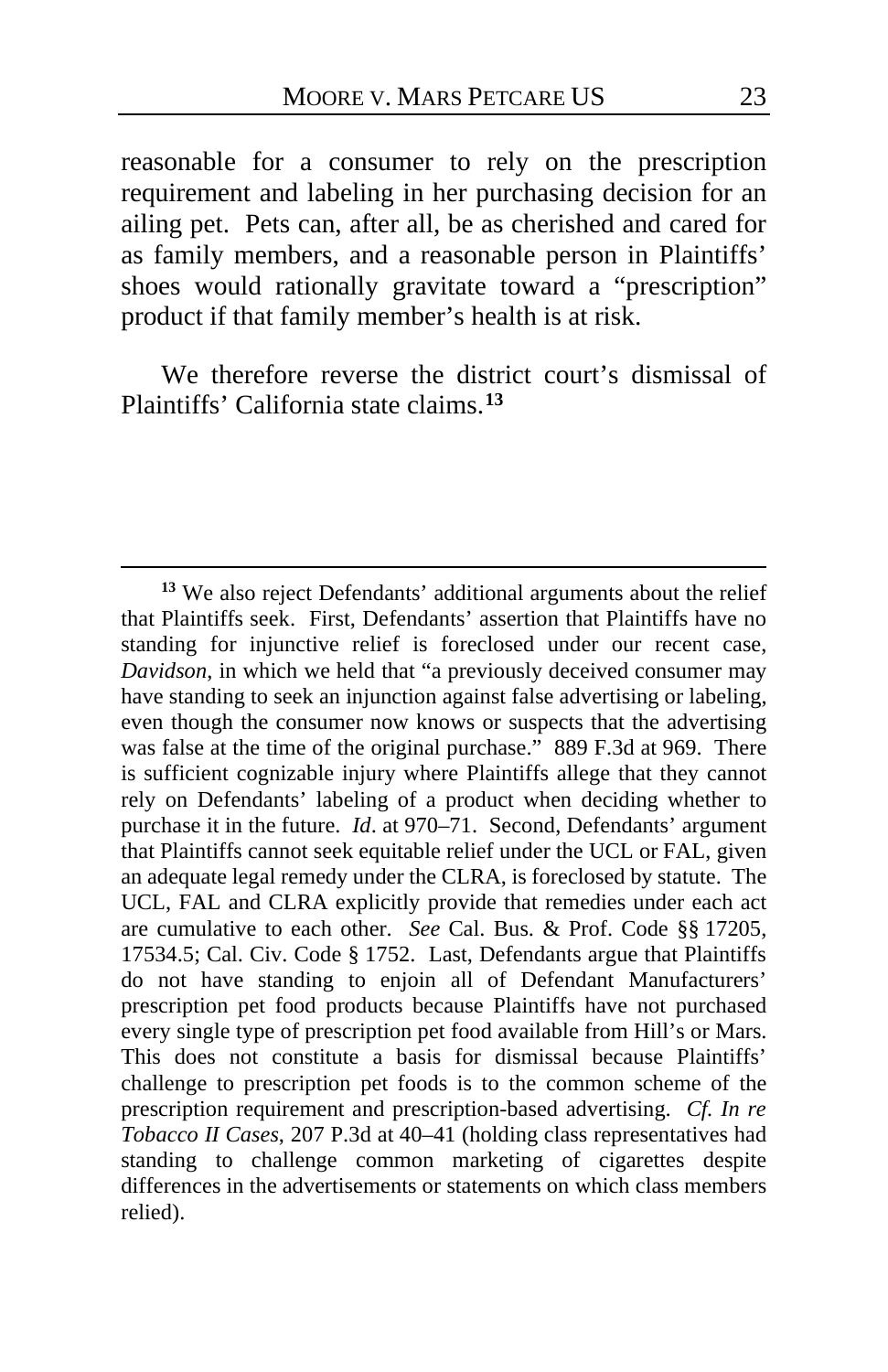### **IV.**

For the reasons above, we reverse the district court's dismissal of the California state law claims and remand for further proceedings on those claims consistent with this opinion.

The parties shall bear their own costs on appeal.

## **REVERSED** and **REMANDED.**

RAWLINSON, Circuit Judge, dissenting:

I respectfully dissent from the majority's conclusion that the district court judge erred in dismissing the putative class action complaint for failure to state a claim.

Plaintiffs' complaint asserted that Defendants violated California's Unfair Competition Law, False Advertising Law and Consumer Legal Remedies Act. Plaintiffs specifically alleged that:

> By requiring a prescription from a veterinarian as a pre-condition to the purchase of their Prescription Pet Food, Defendants misrepresent Prescription Pet Food to be: (a) a substance medically necessary to health; (b) a drug, medicine, or other controlled ingredient; (c) a substance that has been evaluated by the FDA as a drug; (d) a substance as to which the manufacturer's representations regarding intended uses and effects have been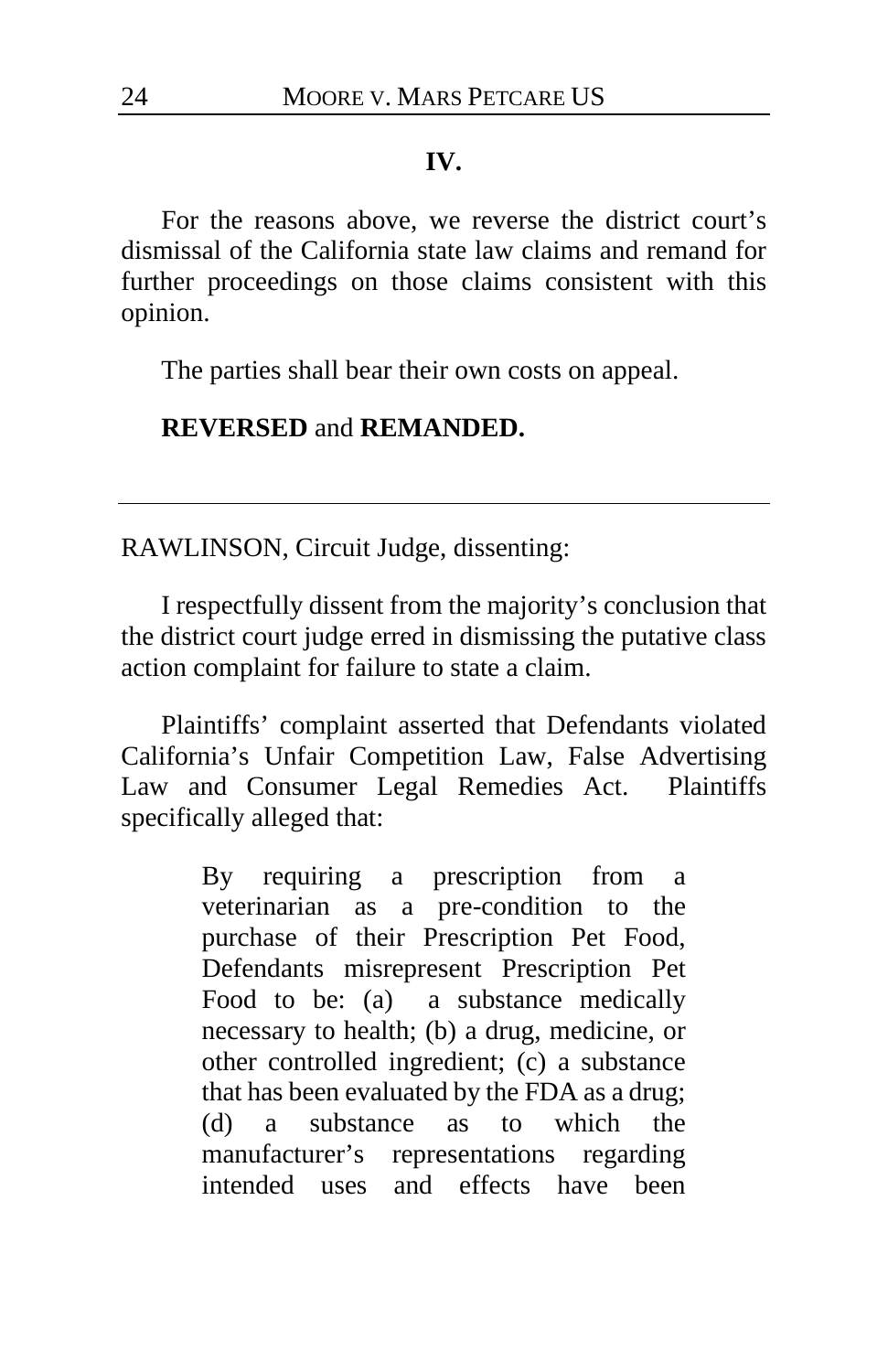evaluated by the FDA; and (e) a substance legally required to be sold by prescription.

After extensive briefing and arguments from the parties, the district court ultimately concluded that these allegations did not state a plausible claim for relief under the California statutes. The district court was not persuaded that Plaintiffs sufficiently pled that use of the word "prescription" caused any of Plaintiffs' claimed losses.

My colleagues in the majority are persuaded that Plaintiffs have pled a plausible claim for relief. They rely heavily on the Defendants' "violations" of a Draft Compliance Policy Guide published by the United States Food and Drug Administration (FDA).**[1](#page-24-0)**

As an initial matter, it is of note that the Draft Policy Guide clarified from the outset that it was intended to serve only as "non-binding recommendations" for the "labeling and marketing of nutritional products intended to diagnose, cure, mitigate, treat, or prevent diseases in dogs and cats." The Draft Policy Guide explicitly provides with black-box emphasis:

> This Draft Compliance Policy Guide, when finalized, will represent the Food and Drug Administration's (FDA's) current thinking on this topic. *It does not create or confer any rights for or on any person and does not*

<span id="page-24-0"></span>**<sup>1</sup>** Use of the term "violations" is not really accurate because, as the majority acknowledges, the FDA has never initiated any enforcement action against Defendants.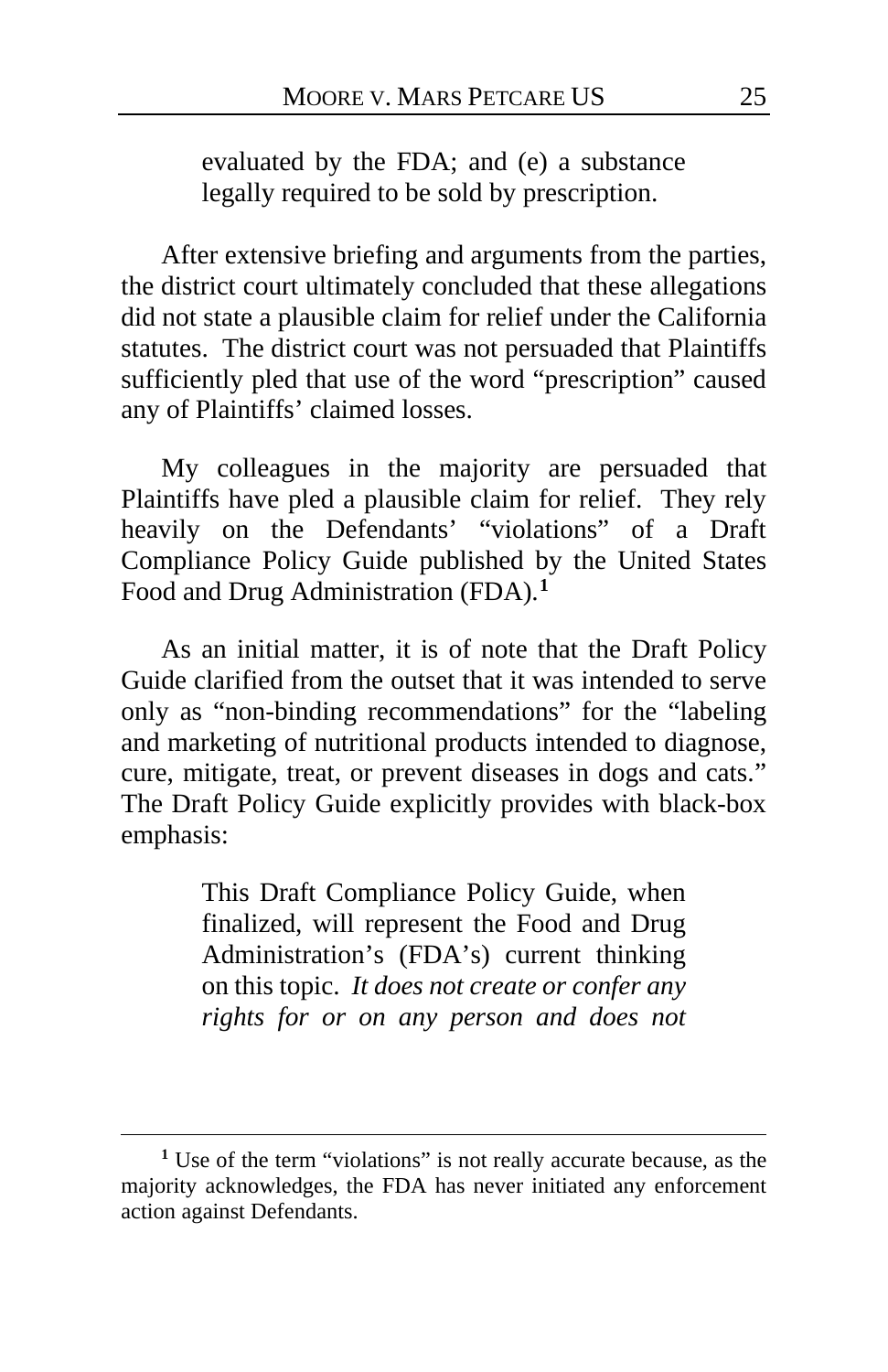*operate to* bind FDA or the public.... (Emphasis added).

Notwithstanding the non-binding nature of the Draft Policy Guide, the majority opinion rests its conclusion that Plaintiffs stated a plausible claim for relief on the Defendants' "violation" of the following FDA recommendations:

- 5. The product does not include indications for a disease claim (e.g. obesity, renal failure) on the label.
- 6. Distribution of labeling and promotional materials with any disease claims for the product is not limited to veterinarians.
- 7. Electronic resources for the dissemination of labeling information and promotional materials are not secured so that they are available only to veterinarians.

It is helpful to juxtapose the provisions in the guide to the pleading requirements of the California statutes upon which Plaintiffs' claims are predicated.

California's Unfair Competition Law prohibits use of "any unlawful, unfair or fraudulent business act or practice and unfair, deceptive, untrue or misleading advertising." Cal. Bus. & Prof. Code § 17200.

California's False Advertising Law prohibits the dissemination of "untrue or misleading" statements in advertising. Cal. Bus. & Prof. Code § 17500.

California's Consumer Legal Remedies Act prohibits a delineated number of "unfair methods of competition and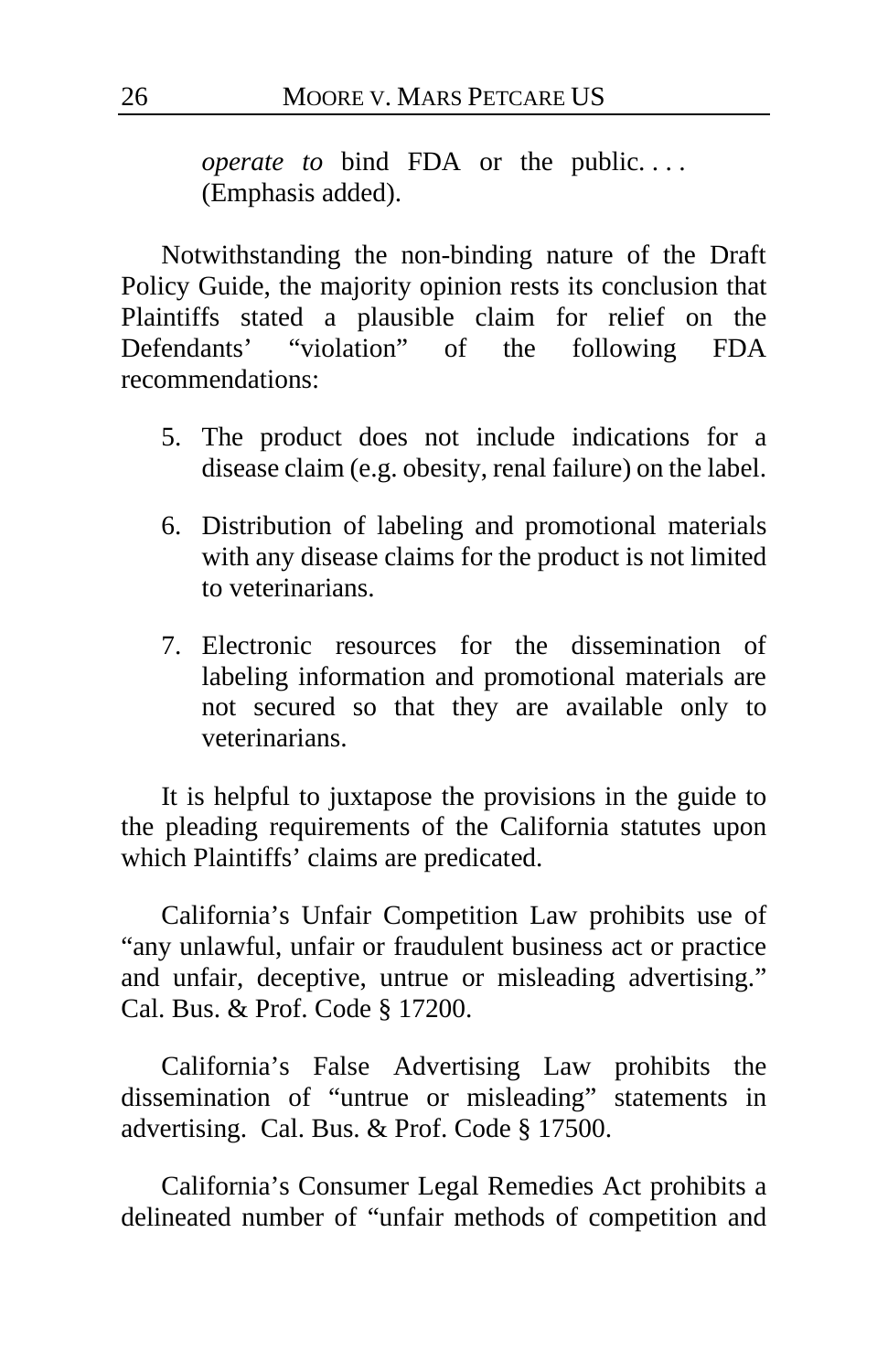unfair or deceptive acts or practices" in connection with consumer transactions. Cal. Civ. Code § 1770.

As discussed, Plaintiffs and the majority hinge their assertion of a plausible claim on the requirement of a veterinarian's prescription to purchase Prescription Pet Food and on Defendants' "violation" of the Policy Guide. However, assertion of plausible claims on these bases is problematic, as recognized by the district court.

The sum and substance of Plaintiffs' allegation regarding the prescription requirement is that an individual seeing the word "prescription" in connection with pet food would reasonably assume that the pet food has been vetted and approved by the FDA. However, Plaintiffs did not elucidate the basis for the "reasonable assumption" that the pet food has been vetted and approved by the FDA. Indeed the FDA's own Policy Guide expressly noted that "[f]or more than fifty years, dog and cat food manufacturers have marketed products identified on their labels or in labeling as being intended for use to diagnose, cure, mitigate, treat or prevent diseases" without FDA approval.

This statement seriously undercuts the reasonableness of Plaintiffs' asserted assumption, particularly where the assumption is not supported by any underlying factual assertions. *See Ibarra v. Manheim Investments, Inc.*, 775 F.3d 1193, 1199 (9th Cir. 2015) (clarifying that when a "chain of reasoning includes assumptions . . . [,] those assumptions cannot be pulled from thin air but need some reasonable ground underlying them"). In *Ibarra*, we concluded that neither the party advancing the assumption nor the party contesting the assumption proceeded from a position "grounded in real evidence." *Id.* This approach is consistent with the well-established pleading standard set forth in *Bell Atlantic Corp. v. Twombly*, 550 U.S. 544 (2007)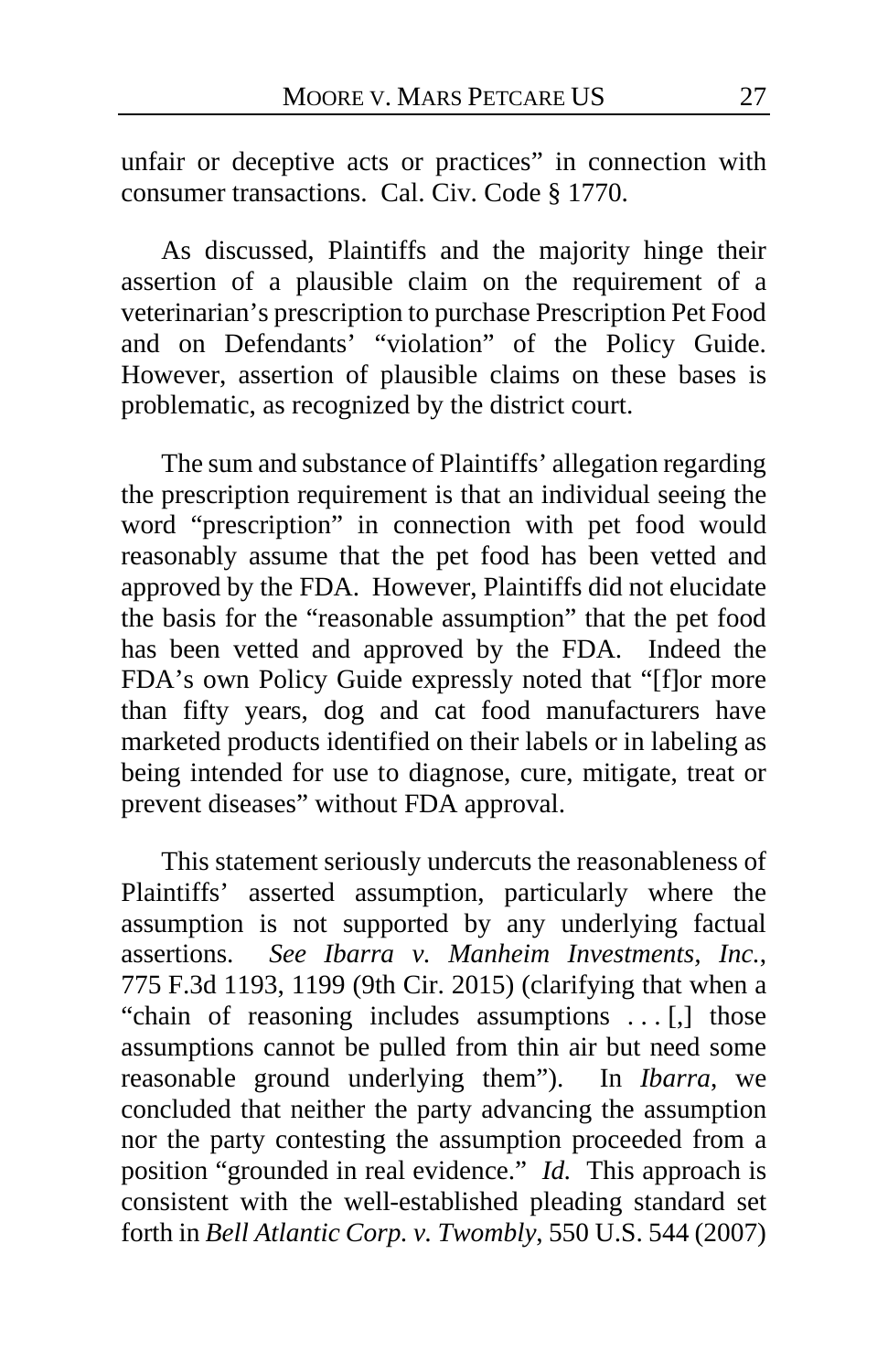and *Ashcroft v. Iqbal*, 556 U.S. 662 (2009) requiring pleading of facts to state a plausible claim. *See Twombly*, 550 U.S. at 555 (mandating sufficient "[f]actual allegations . . . to raise a right to relief above the speculative level") (citation omitted); *see also Iqbal*, 556 U.S. at 680 (clarifying that a complaint does not "suffice if it tenders naked assertions devoid of further factual enhancement") (citation, alteration and internal quotation marks omitted).

As described in greater detail below, the majority's reliance on "violations" of the Draft Policy Guide does not cure the defect in Plaintiffs' allegations because the Draft Policy Guide sets forth non-binding recommendations rather than actual regulations that could be violated. In addition, the Draft Policy Guide encourages veterinarian oversight in the selection and use of prescription pet food rather than discouraging such involvement. Finally, our precedent and precedent from one of our sister circuits foreclose the claim made by Plaintiffs based on use of the term "prescription."

It is informative to examine in some detail the provisions of each of the California statutes upon which the Plaintiffs' complaint is based. Such examination further exposes the deficiencies in Plaintiffs' pleading.

## 1. *California's Unfair Competition Law*

Interpreting California's Unfair Compensation Law (UCL), and applying California precedent, we have recognized a claim under the "unlawful prong" of the UCL predicated on violation of "virtually any state, federal, or local law." *Freidman v. AARP*, 855 F.3d 1047, 1052 (9th Cir. 2017). However, there must be an actual law involved. *See id.* As noted earlier, Plaintiffs did not rely on "any state, federal, or local law" in the allegations of their complaint. *Id.* (citation omitted). Rather, they referenced "violations"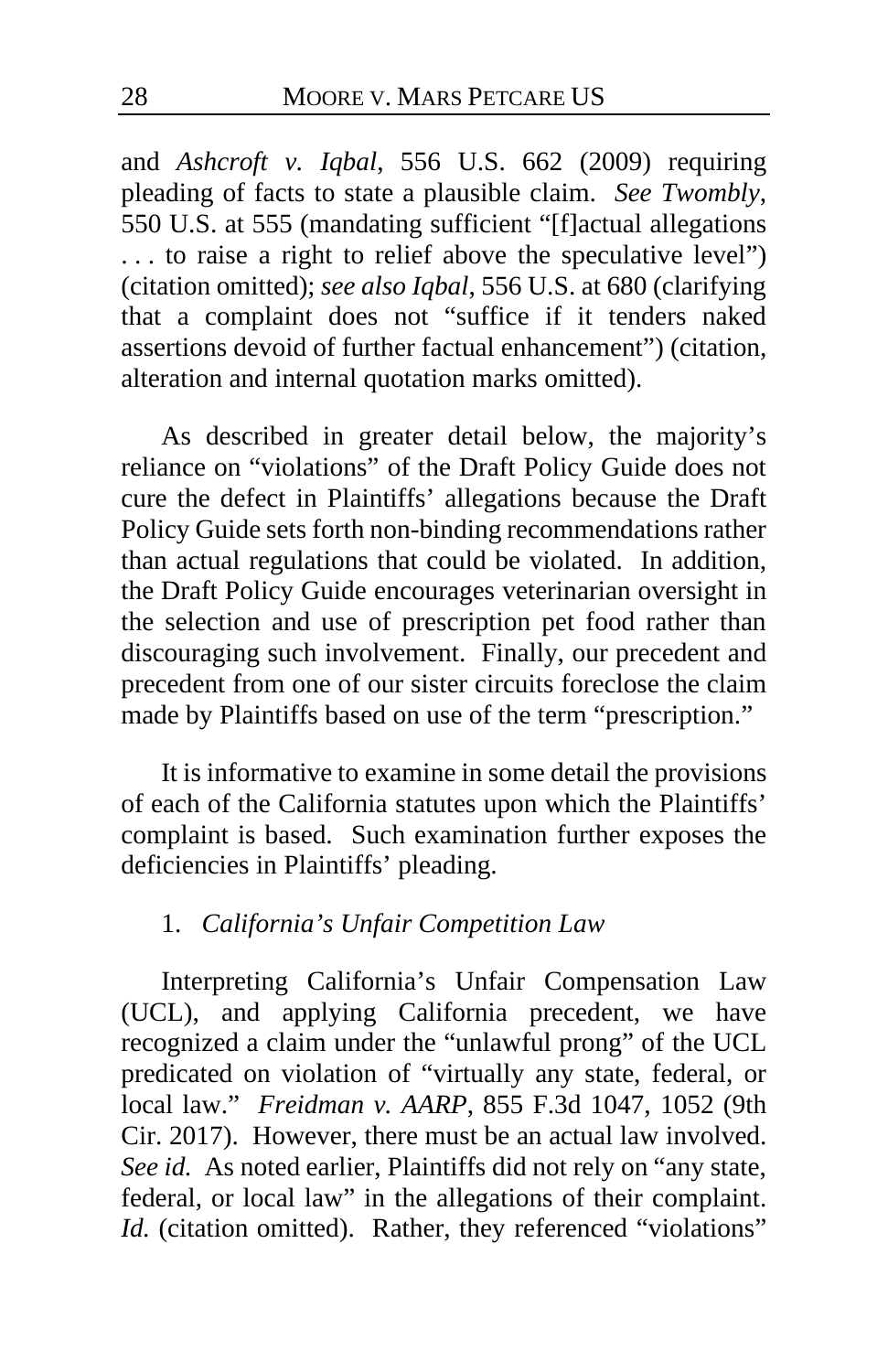of a non-binding Policy Guide. Under our interpretation of the "unlawful prong" of the statute, *id.*, these allegations did not suffice to state a plausible claim for relief. *See Iqbal*, 556 U.S. at 678 (explaining that the Rule 8 pleading standard "demands more than an unadorned, the-defendantunlawfully-harmed-me accusation") (citation omitted)**[2,](#page-28-0) [3](#page-28-1)**

## 2. *California's False Advertising Law*

To state a claim under California's False Advertising Law, the Plaintiffs must allege that they relied on a misrepresentation on a product label and, as a result of that reliance, they "paid more for a product than they otherwise would have paid, or bought it when they otherwise would not have done so." *Reid v. Johnson & Johnson*, 780 F.3d 952, 958 (9th Cir. 2015) (citations omitted). Plaintiffs cannot state a plausible claim because they did not read the product labels prior to purchasing the products. Rather, they admittedly relied on the advice of their respective veterinarians to purchase the prescription pet foods.

The majority opinion references "promotional materials with disease claims." *Majority Opinion*, p. [7.](#page-6-0) However, the majority does not, and cannot, point to any allegation that any of the Plaintiffs relied on these "promotional materials" to purchase prescription pet food. The majority cannot make this assertion because the Plaintiffs made no such assertion. Rather, the Plaintiffs consistently asserted that their

<span id="page-28-0"></span>**<sup>2</sup>** Plaintiffs made no specific allegations of "unfair" or "fraudulent" business practices in their complaint.

<span id="page-28-1"></span>**<sup>3</sup>** The advertising provisions of California's Unfair Competition Law overlap with the False Advertising Law.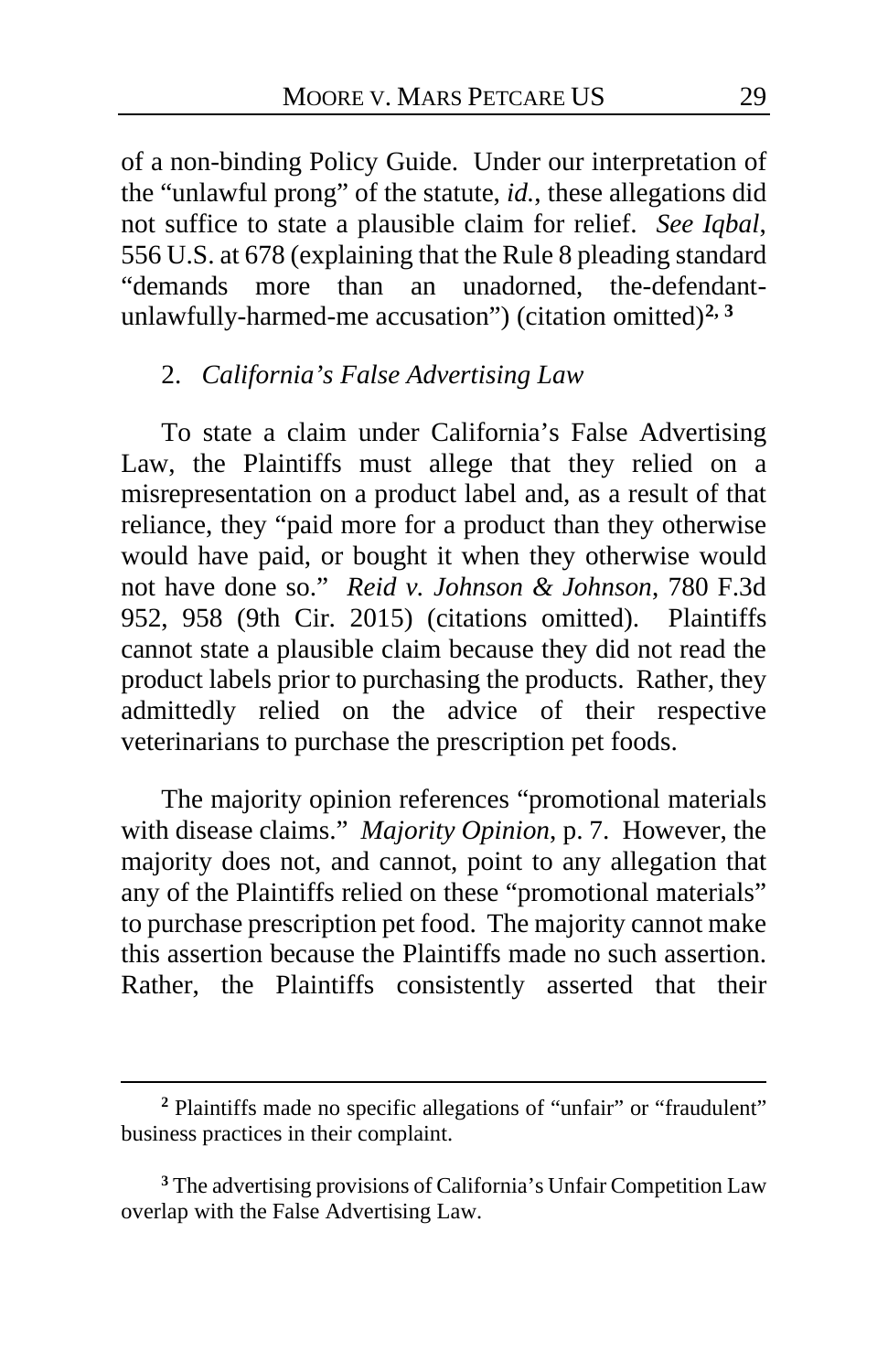purchases were prompted by referrals from their veterinarians.

Because the Plaintiffs failed to plead reliance on any product labels to induce their purchases of prescription pet food, the district court committed no error in dismissing their claim under California's False Advertising Law. *See Reid*, 780 F.3d at 958.

3. *California's Consumer Legal Remedies Act*

To state a claim under California's Consumer Legal Remedies Act, a plaintiff must allege that defendants engaged in one or more of the following unlawful practices, as potentially relevant to this case:

- (1) Passing off goods or services as those of another.
- (2) Misrepresenting the source, sponsorship, approval, or certification of goods or services.
- (3) Misrepresenting the affiliation, connection, or association with, or certification by, another.
- (4) Using deceptive representations or designations of geographic origin in connection with goods or services.
- (5) Representing that goods or services have sponsorship, approval, characteristics, ingredients, uses, benefits, or quantities that they do not have or that a person has a sponsorship, approval, status, affiliation, or connection that he or she does not have.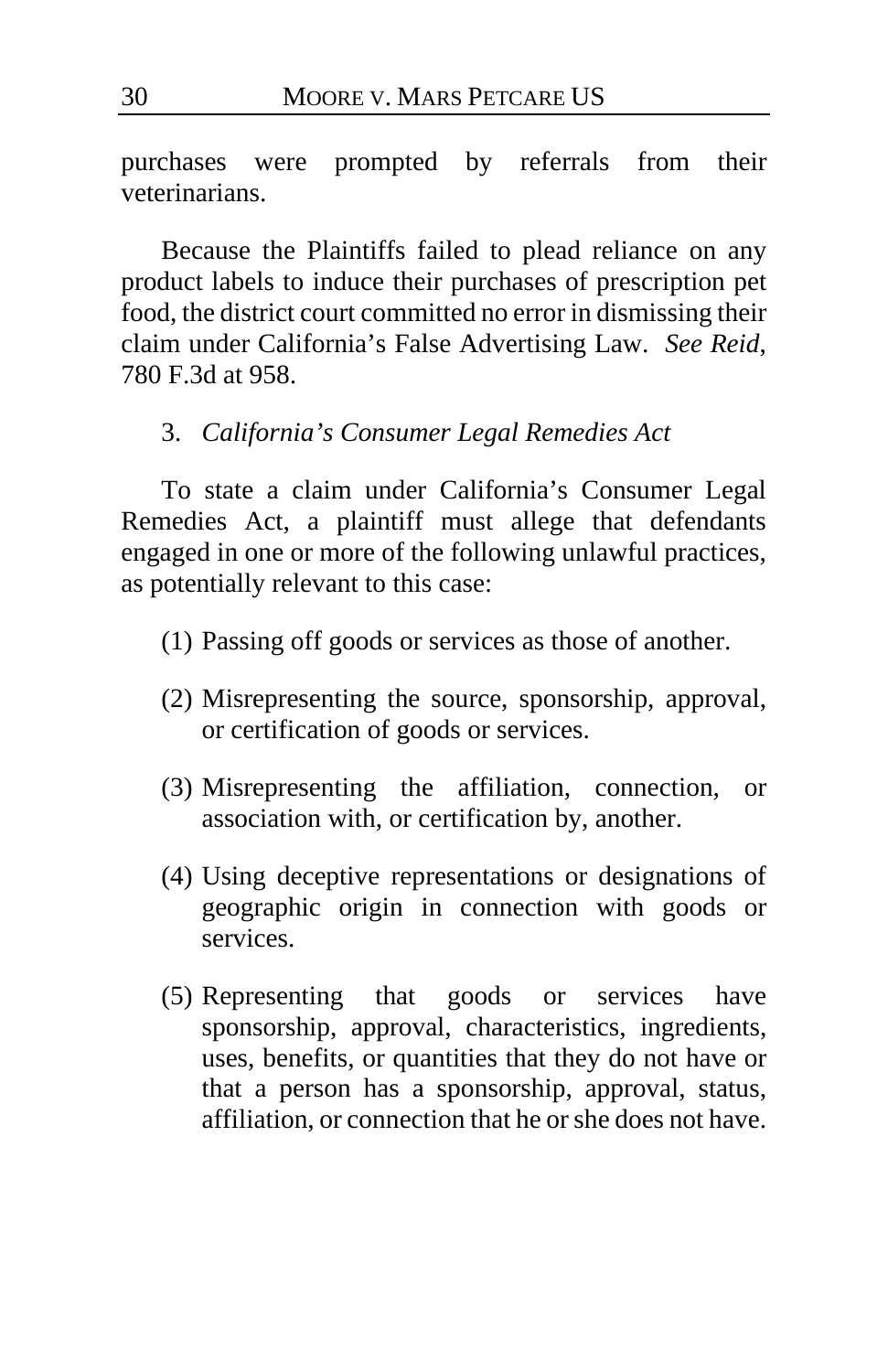- (6) Representing that goods are original or new if they have deteriorated unreasonably or are altered, reconditioned, reclaimed, used, or secondhand.
- (7) Representing that goods or services are of a particular standard, quality, or grade, or that goods are of a particular style or model, if they are of another.
- (8) Disparaging the goods, services, or business of another by false or misleading representation of fact.
- (9) Advertising goods or services with intent not to sell them as advertised.

. . .

Cal. Civil. Code § 1770.

As discussed below, California's Consumer Legal Remedies Act is preempted in this context because the FDA has exclusive enforcement authority over the claims made by Plaintiffs predicated on alleged misrepresentations through use of the term "prescription pet food," and the healing properties of that food. Nevertheless, for purposes of our discussion, the only provisions of California's Consumer Legal Remedies Act that potentially apply based on the allegations of the complaint are:

- (2) Misrepresenting the source, sponsorship, approval, or certification of goods or services.
- (3) Misrepresenting the affiliation, connection, or association with, or certification by, another.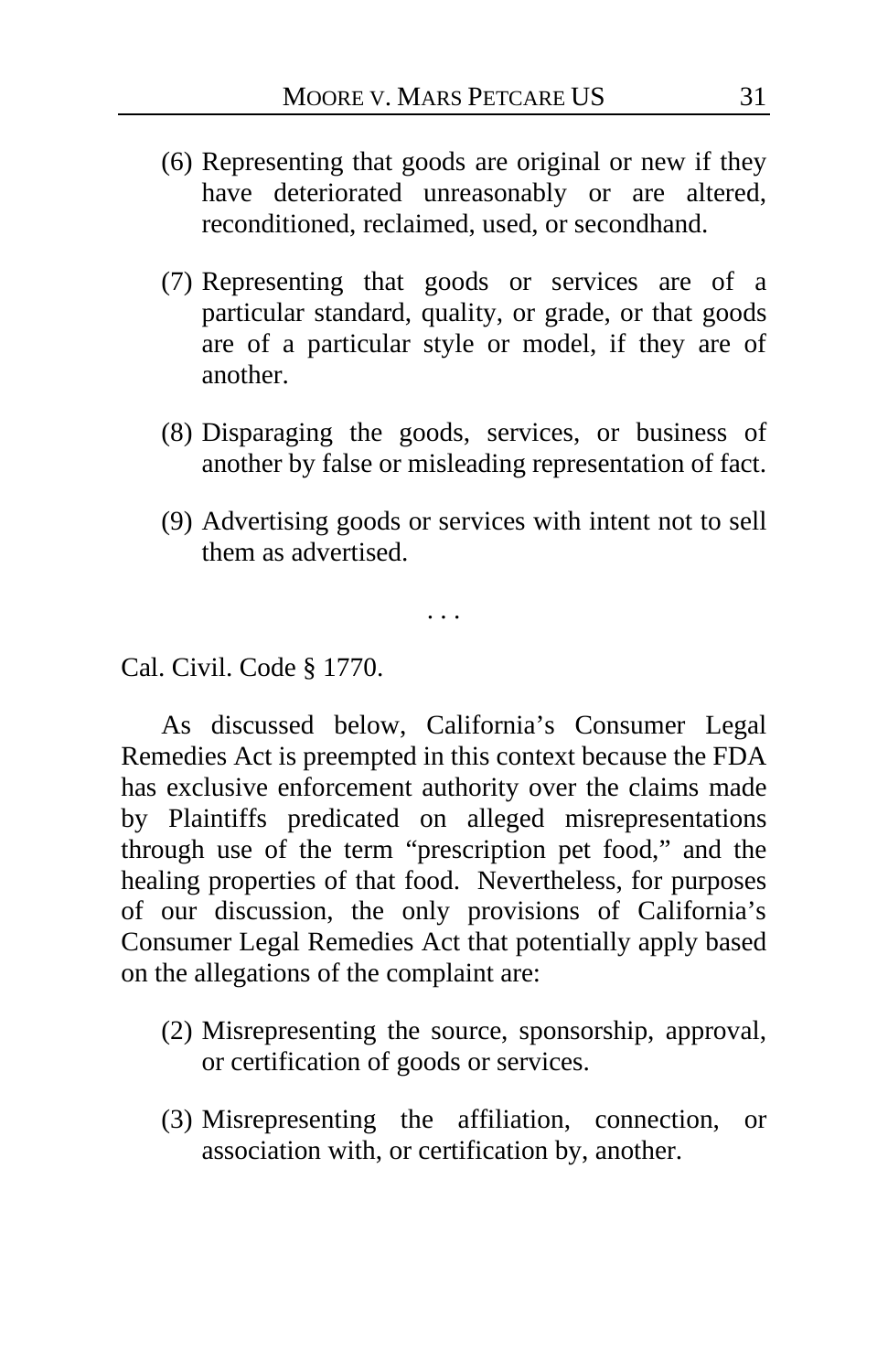- (5) Representing that goods or services have sponsorship, approval, characteristics, ingredients, uses, benefits or quantities which they do not have or that a person has a sponsorship, approval, status, affiliation, or connection which he or she does not have.
- (7) Representing that goods or services are of a particular standard, quality, or grade, or that goods are of a particular style or model, if they are of another.

I am persuaded that these provisions of California's Consumer Legal Remedies Act are preempted by the federal Food, Drug and Cosmetic Act (FDCA). A similar issue was raised in *Perez v. Nidek Co., Ltd.*, 711 F.3d 1109 (9th Cir. 2013). In *Perez*, the plaintiffs underwent LASIK surgery for farsightedness with a laser system that had not yet been approved by the FDA for that use. *See id.* at 1112. Consequently, use of the laser system was considered an "off-label" use. *Id.* at 1111. Plaintiffs alleged that had they known the device was unapproved, they would not have undergone the surgeries. *See id.* at 1112.

Because the laser system was "a Class III medical device under the FDCA, as amended by the Medical Device Amendments of 1976," the laser system was subject to premarket approval before being utilized. *Id.* (citation omitted). Although the defendant who developed the laser system had received premarket approval to use the laser system to correct nearsightedness, the system had not yet been approved to correct farsightedness. *See id.* Plaintiffs alleged that the physician defendants impermissibly modified the approved laser system "to correct farsightedness before [the laser system] was approved for that purpose." *Id.* The plaintiffs also alleged that the laser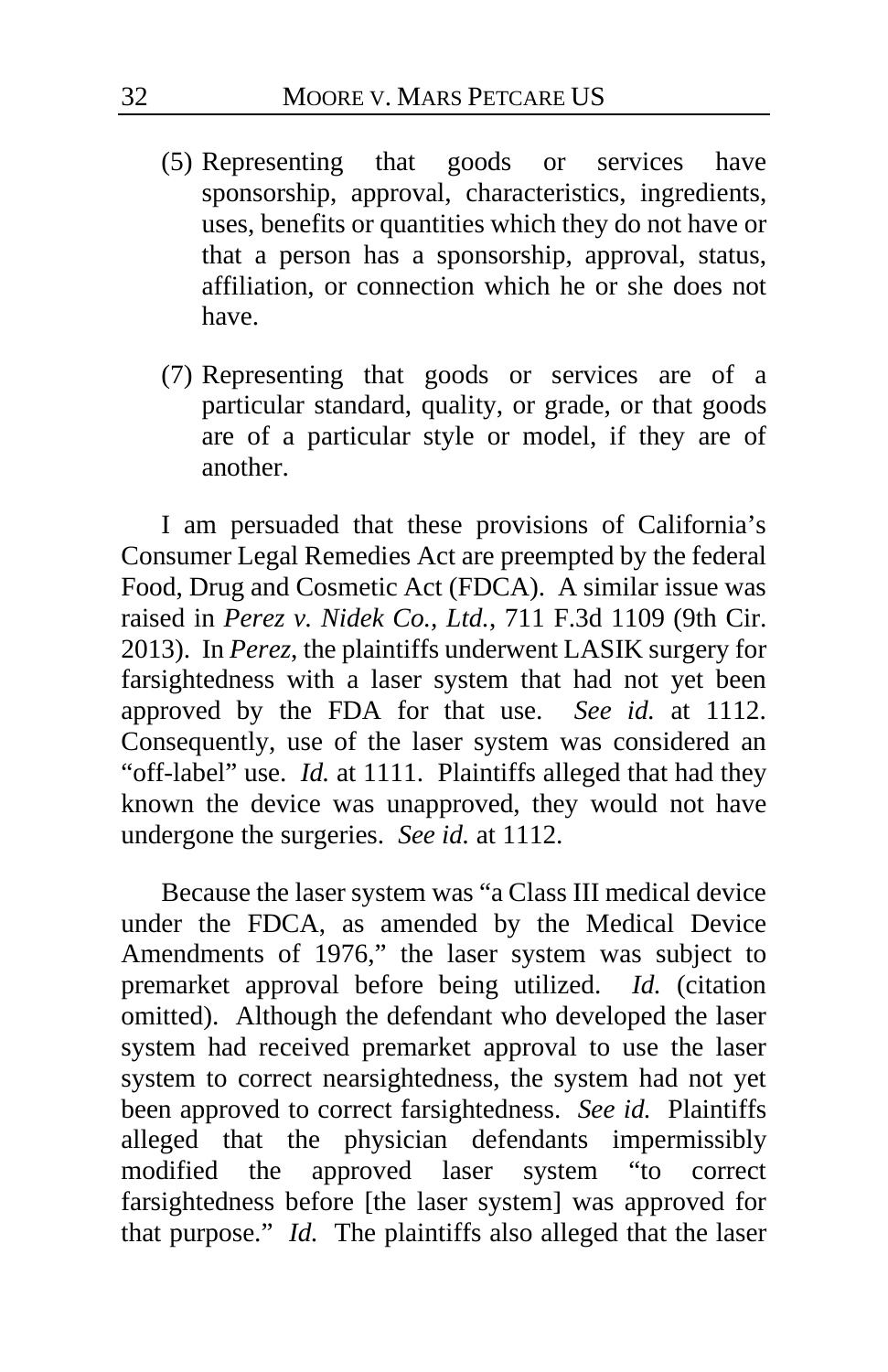developer was aware of the illegal modifications and that the developer and physicians "conspired [with] and aided and abetted each other in their unlawful conduct." *Id.*

The FDA was aware of claims that the laser system was being used "off-label" and responded to the claims, including sending warning letters to the laser developer and to "certain physicians" who were using the laser system to correct farsightedness. *Id.* at 1113. The FDA specifically warned that because there was no premarket approval of the laser system for use to correct farsightedness, the laser system was "adulterated within the meaning of the Act."**[4](#page-32-0)** *Id.* Plaintiffs alleged that despite the FDA's actions, the defendants continued to use to laser system to correct farsightedness. *See id.*

The plaintiffs asserted a "fraud by omission" claim against the defendants on the theory that defendants engaged in misleading behavior by failing to disclose that the laser system was not FDA-approved for LASIK procedures to correct farsightedness. The plaintiffs alleged that the defendants "knew or should have known" that the proposed class members believed the laser was FDA approved for such surgeries. *Id.* at 1117.

We held that the "fraud by omission" claim was "impliedly preempted because it conflict[ed] with the FDCA's enforcement scheme." *Id.* at 1119. We explained that it is the responsibility of the FDA to investigate potential violations of the FDCA. Because the Act provides the FDA "with a range of enforcement mechanisms," we concluded that "private enforcement of the statute is barred." *Id.*

<span id="page-32-0"></span>**<sup>4</sup>** This was the same language used by the FDA in the Policy Guide upon which Plaintiffs rely in their complaint.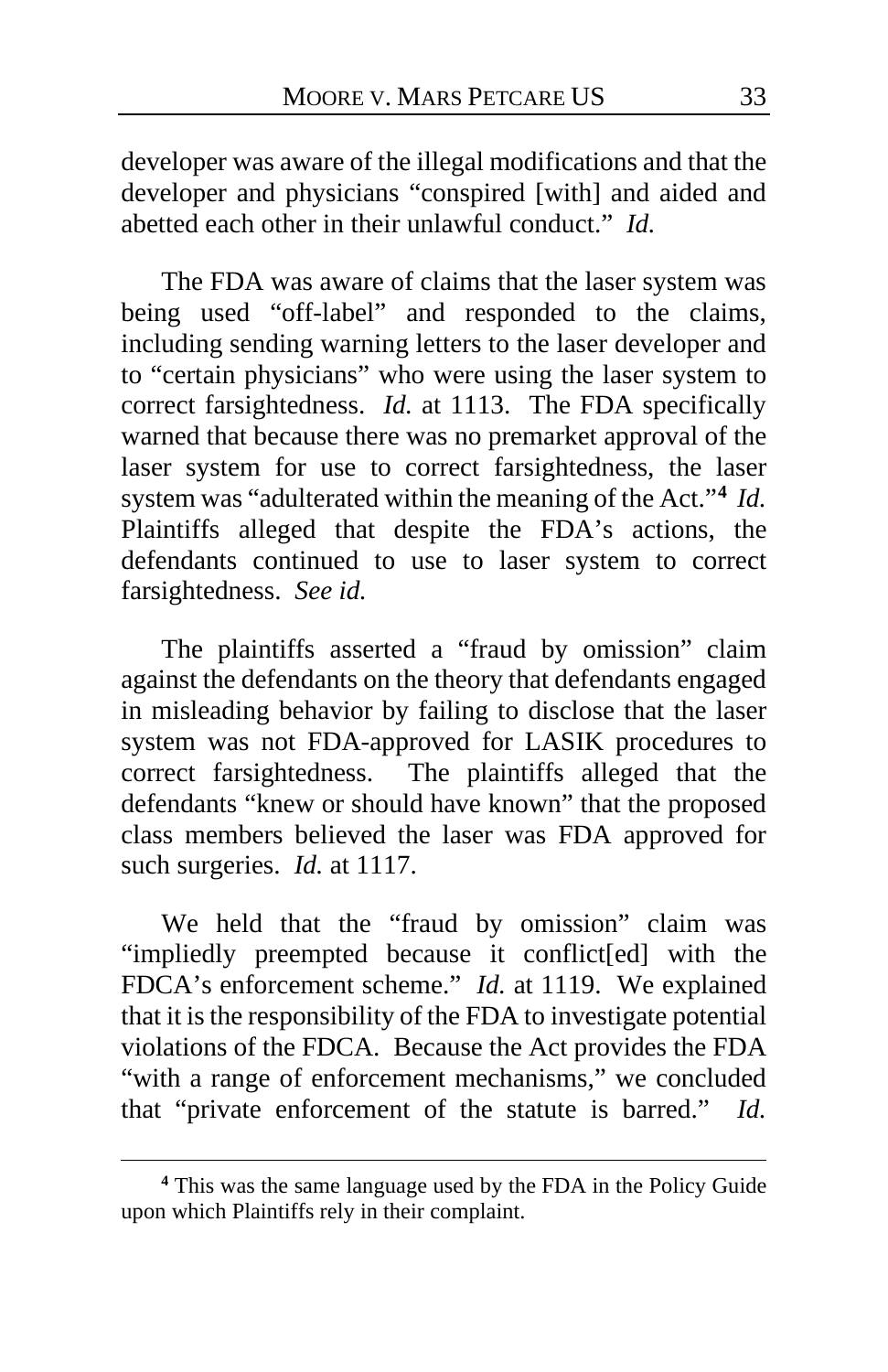(citations omitted). We concluded that the plaintiffs' "fraud by omission claim exists solely by virtue of the FDCA requirements." *Id.* (citation, alterations, and internal quotation marks omitted). We clarified that the plaintiffs were barred from bringing any "claim that rests solely on the non-disclosure to patients of facts tied to the scope of [FDA] approval."**[5](#page-33-0)** *Id.* We noted that the plaintiffs failed to cite even one case "where a court has allowed a plaintiff to bring suit solely for failure to disclose lack of FDA approval." *Id.* at 1120 (footnote reference omitted).

We discussed that the FDA was aware of the allegations that the laser system was being used for unapproved procedures. Although the FDA addressed the allegations with warning letters and an alert, the FDA "did not take final action against the defendants."**[6](#page-33-1)** *Id.* In affirming dismissal of the plaintiffs' claim for "fraud by omission," we observed that the claim was preempted because matters of "adulterat[ion] . . . rest within the enforcement authority of the FDA, not this Court." *Id.*

As noted, the parallels between the facts in *Perez* and the facts of this case are inescapable. In both cases, the plaintiffs alleged that they were misled by the failure of Defendants to offer a product that had been approved by the FDA. In both cases, the FDA was made aware of the allegations that the defendants were providing "adulterated" products, that is products that were unapproved by the FDA. In both cases, the FDA addressed the allegations of adulteration—in *Perez*

<span id="page-33-0"></span>**<sup>5</sup>** This claim is remarkably similar to Plaintiffs' claims predicated on use of the term "prescription."

<span id="page-33-1"></span>**<sup>6</sup>** In our case, the FDA addressed the allegations against the Defendants in the Policy Guide, but also took no action against the Defendants in response to the allegations.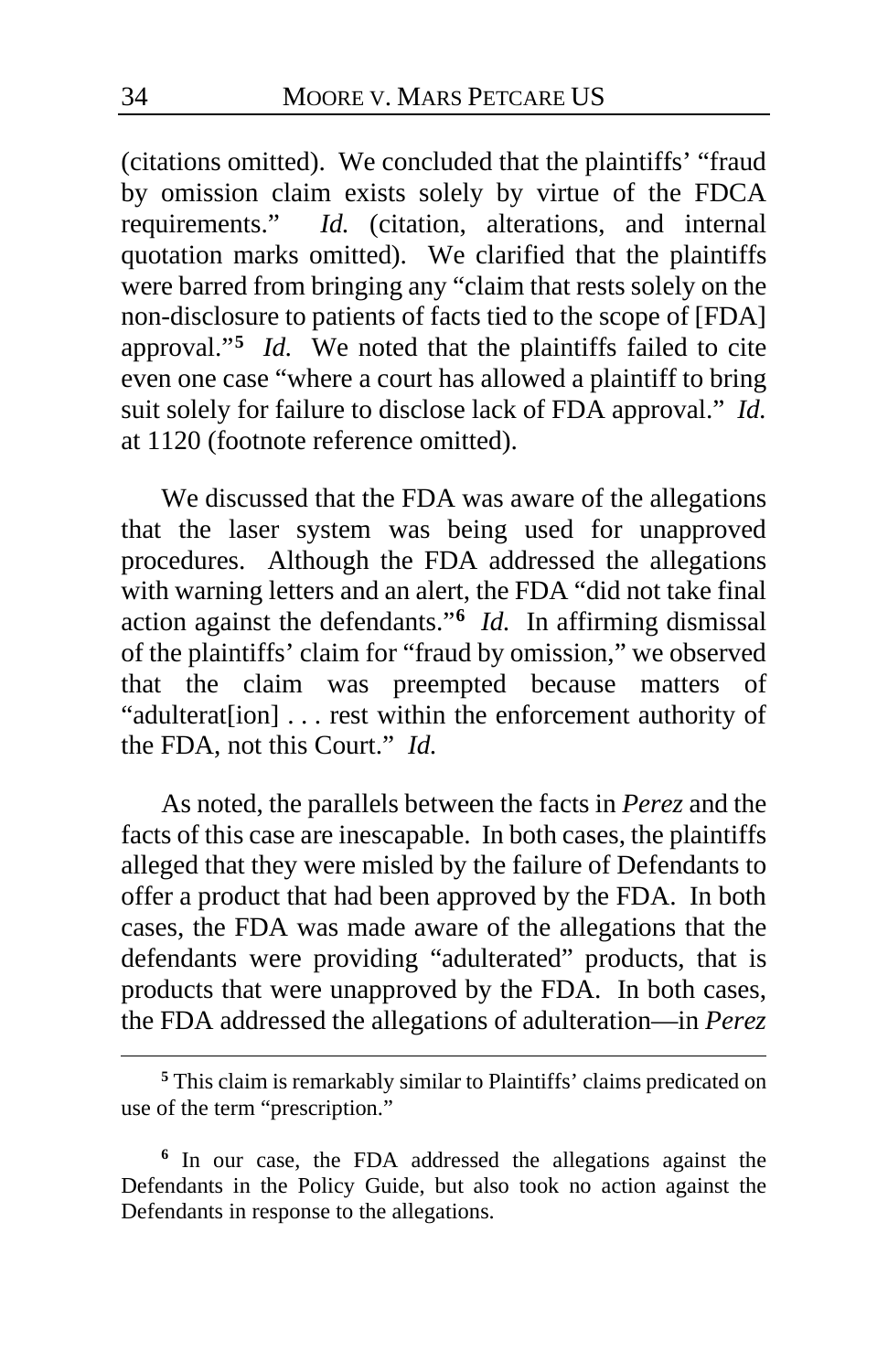through warning letters and an alert and in this case through the issuance of the Draft Compliance Policy Guide. In both cases, no compliance action was taken against the defendants by the FDA. Under these circumstances, we concluded in *Perez* that the plaintiffs' claim of "fraud by omission" was preempted.

The same result is appropriate in this case. *See id.*; *see also Mylan Laboratories, Inc. v. Matkari*, 7 F.3d 1130, 1139 (4th Cir. 1993) (holding that the plaintiff's "claims that the defendants falsely represented that their drugs had been 'properly approved by the FDA' must fail") (punctuation omitted).

In *Mylan Labs*, the Fourth Circuit employed the same reasoning that we adopted in *Perez*. *See* 711 F.3d at 1120, n.6 (citing *Mylan Labs*). In *Mylan Labs*, the Fourth Circuit addressed a Lanham Act claim brought by Mylan Labs asserting claims for false advertising under the Lanham Act. *See* 7 F.3d at 1131–32. The Fourth Circuit first noted that the plaintiff in the complaint failed to "point[] to any statement or representation in the defendants' advertising which declared 'proper FDA approval.'" *Id.* at 1139. The Fourth Circuit then added that this deficiency could not be cured "by contentions that the very act of placing a drug on the market, with standard package inserts . . . somehow implies (falsely) that the drug had been properly approved by the FDA." *Id.* (internal quotation marks omitted). The Fourth Circuit reasoned that this theory, like the theory advanced by the plaintiffs in this case that use of the term "prescription" implied FDA approval, "is, quite simply, too great a stretch." *Id.*

In sum, our precedent and precedent from the Fourth Circuit foreclose a viable statutory claim predicated on implied FDA approval. Consequently, Plaintiffs' claim